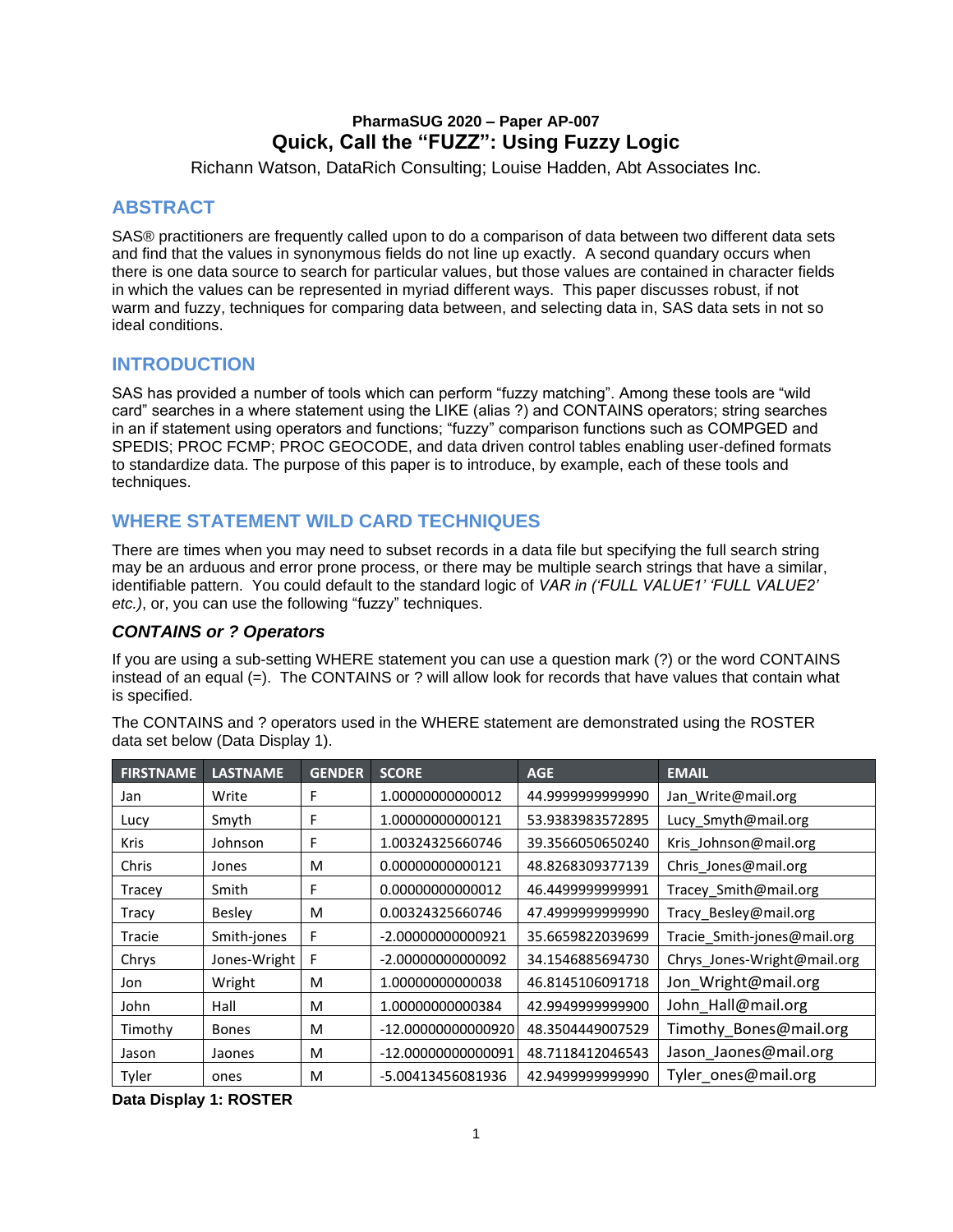In order to subset the ROSTER data set for people that have 'Jones' in their last name, the CONTAINS or ? operators can minimize the chance of error by searching for any record that contains the word 'Jones' in the variable LASTNAME [\(SAS Program 1\)](#page-1-0).

```
data jones_1;
    set roster;
    where LASTNAME ? 'Jones';
run;
```

```
data jones_2;
  set roster;
    where LASTNAME contains 'Jones';
run;
```
<span id="page-1-0"></span>**SAS Program 1: Illustration of CONTAINS and ? operators on WHERE statement**

Regardless of which operator is used they will both yield the same results [\(Data Display 2\)](#page-1-1).

| <b>FIRSTNAME</b> | <b>LASTNAME</b> | <b>GENDER</b> |
|------------------|-----------------|---------------|
| Chris            | Jones           | м             |
| <b>Chrys</b>     | Jones-Wright    |               |

#### <span id="page-1-1"></span>**Data Display 2: Subset of ROSTER for 'Jones' using CONTAINS or ? operators**

It is important to note that the CONTAINS or ? operators are case sensitive, thus if casing should be ignored, then it should be used in conjunction with the LOWCASE function or UPCASE function to force the variable to be one case.

#### *LIKE Operator*

Similar to the CONTAINS operator, the LIKE operator searches for specific strings based on a wild-card (% or \_) or a pattern. In addition, the LIKE operator is also case sensitive.

The LIKE operator is illustrated using the ROSTER data set. In this example, we want to find all the people with 'Jones' in the last name. We could use the CONTAINS or ? operator if all we wanted was to look for records with the value of 'Jones', or we could use the LIKE operator. Both methods will yield the same results.

```
data jones_3;
    set roster;
    where LASTNAME like '%Jones%';
run;
```
#### <span id="page-1-3"></span>**SAS Program 2: Illustration of LIKE operator using only a wild card**

[Data Display 3](#page-1-2) shows the data produced from [SAS Program 2.](#page-1-3) So why use the LIKE operator if it does the same thing as the CONTAINS or ? operators? With the LIKE operator there is a bit more flexibility with regard to where the value specified is found within the variable.

| <b>FIRSTNAME</b> | <b>LASTNAME</b> | <b>GENDER</b> |
|------------------|-----------------|---------------|
| Chris            | Jones           | м             |
| Chrys            | Jones-Wright    |               |

#### <span id="page-1-2"></span>**Data Display 3: Subset of ROSTER for 'Jones' using LIKE operator and wild card**

In some cases, it may be necessary to only keep records where the specified text is found at the beginning of, or at the end of, a string as illustrated in [SAS Program 3](#page-2-0) and [Data Display 4.](#page-2-1) [SAS Program](#page-2-0)  [3](#page-2-0) searches for records where the first two characters of the value for LASTNAME is 'Jo'.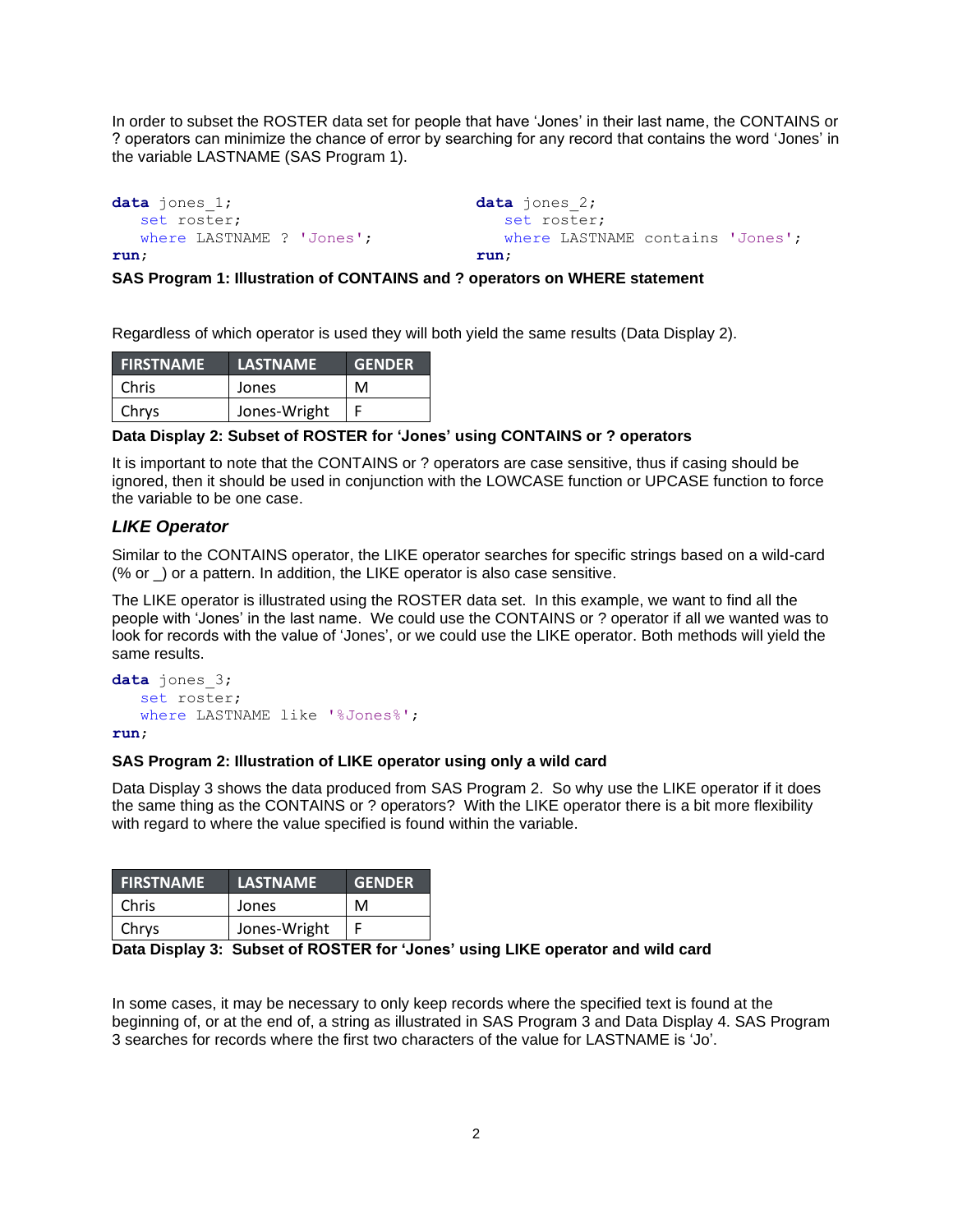| data jones $4$ ; |                            |  |
|------------------|----------------------------|--|
| set roster;      |                            |  |
|                  | where LASTNAME like 'Jo%'; |  |
| run;             |                            |  |

#### <span id="page-2-0"></span>**SAS Program 3: Illustration of LIKE operator using search string at beginning only**

| <b>FIRSTNAME</b> | LASTNAME     | <b>GENDER</b> |
|------------------|--------------|---------------|
| Kris             | Johnson      |               |
| Chris            | Jones        | м             |
| Chrys            | Jones-Wright |               |

<span id="page-2-1"></span>**Data Display 4: Subset of ROSTER for last names that start with 'Jo'**

If you need to broaden the search to look for any records where 'ones' is in the last name and is preceded by at least one character, you could use a search pattern including an underscore: in this case, a search pattern of '\_ones'. The '\_' indicates that there is one character that precedes 'ones'. Each '\_' indicates a character. Thus '\_\_ones' would indicate there are two characters that precede 'ones', and a search patter of 'ones 'would indicate there is one character before and after the 'ones'. However, we wanted at least one character to precede 'ones' so we would use a search pattern with a combination of '%\_' [\(SAS Program 4](#page-2-2) and [Data Display 5\)](#page-2-3).

| data jones 5a; |  |                                |
|----------------|--|--------------------------------|
| set roster;    |  |                                |
|                |  | where LASTNAME like '% ones%'; |
| run:           |  |                                |

### <span id="page-2-2"></span>**SAS Program 4: Illustration of LIKE operator using wild card and string pattern**

| <b>FIRSTNAME</b> | <b>LASTNAME</b> | <b>GENDER</b> |
|------------------|-----------------|---------------|
| Chris            | Jones           | м             |
| Tracie           | Smith-jones     |               |
| Chrys            | Jones-Wright    |               |
| Timothy          | <b>Bones</b>    | м             |
| Jason            | Jaones          | м             |

<span id="page-2-3"></span>**Data Display 5: Subset of ROSTER for records with 'ones' in last name and at least onecharacter preceding 'ones'**

If we had only used '%ones%', then the record for 'Tyler ones' would have been retrieved when it should not have been, since it did not have at least one character preceding the 'ones' [\(SAS Program 5](#page-2-4) and [Data](#page-2-5)  [Display 6\)](#page-2-5).

| data jones 5b; |             |                               |
|----------------|-------------|-------------------------------|
|                | set roster; |                               |
|                |             | where LASTNAME like '%ones%'; |
| run;           |             |                               |

#### <span id="page-2-4"></span>**SAS Program 5: Illustration of LIKE operator using wild card**

| <b>FIRSTNAME</b> | <b>LASTNAME</b> | <b>GENDER</b> |
|------------------|-----------------|---------------|
| Chris            | Jones           | м             |
| Tracie           | Smith-jones     | F             |
| Chrys            | Jones-Wright    | F             |
| Timothy          | <b>Bones</b>    | M             |
| Jason            | Jaones          | M             |
| Tyler            | ones            | M             |

<span id="page-2-5"></span>

| Data Display 6: Subset of ROSTER for records |
|----------------------------------------------|
| with 'ones' in last name                     |

With the flexibility of the LIKE operator we can use a combination of wildcards to get the desired output. For example, we could search for records that start with 'J' and contain 'nes' and have at least one character between 'J' and 'nes' as shown in [SAS Program 6](#page-3-0) and [Data Display 7.](#page-3-1)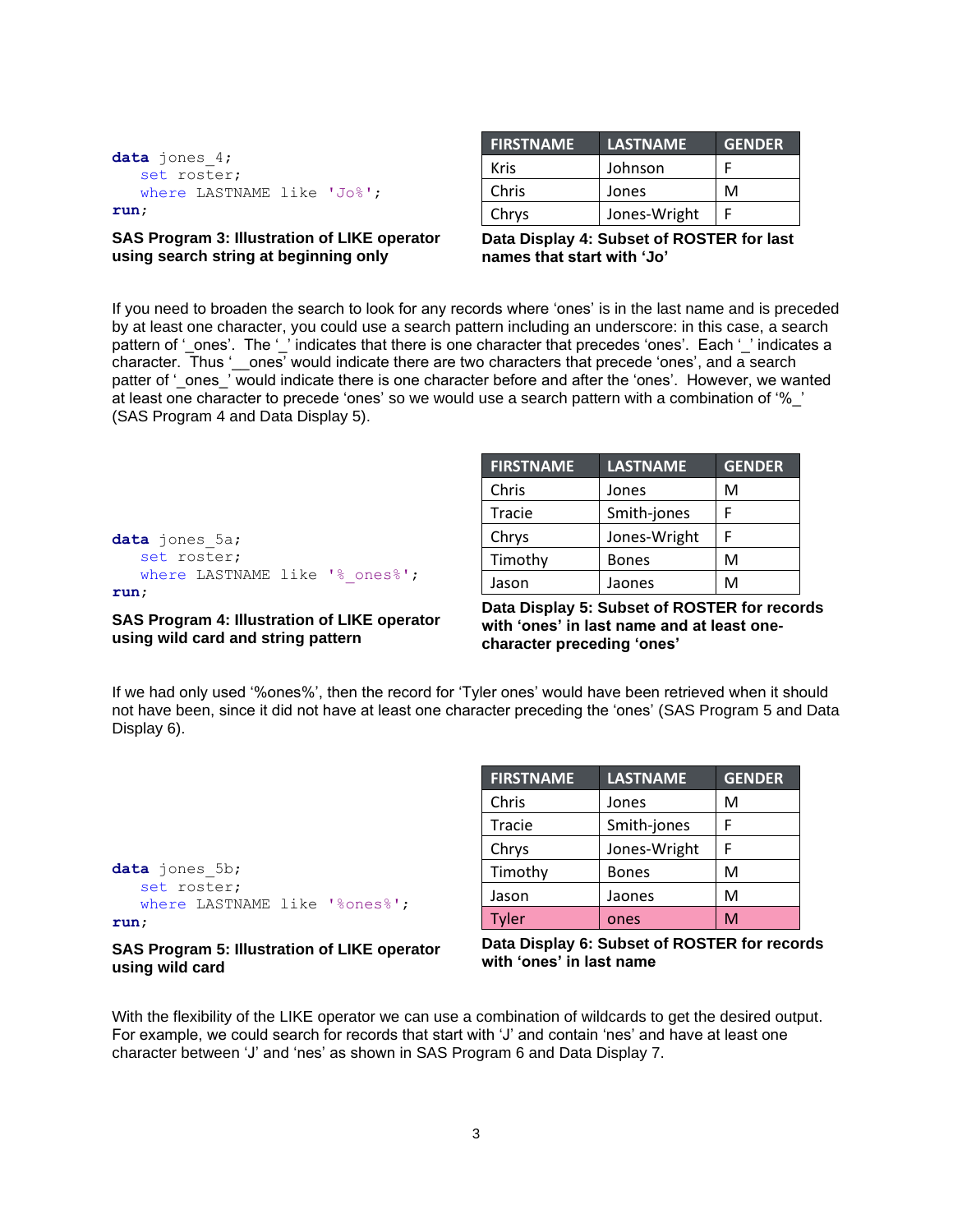```
data jones_6;
    set roster;
   where LASTNAME like 'J% nes%';
run;
```
<span id="page-3-0"></span>**SAS Program 6: Illustration of LIKE operator searching for first character using wild card and string pattern**

| <b>FIRSTNAME</b> | <b>LASTNAME</b> | <b>GENDER</b> |
|------------------|-----------------|---------------|
| Chris            | Jones           | м             |
| Chrys            | Jones-Wright    |               |
| Jason            | Jaones          | м             |

<span id="page-3-1"></span>**Data Display 7: Subset of ROSTER for records that start with 'J' and contain 'nes'**

If we need to search strings containing one of the wild cards, we can take advantage of an ESCAPE clause. For example, we could search for records with email addresses that contain underscores between the first and last name, as shown in [SAS Program 7](#page-3-2) and [Data Display 8.](#page-3-3) Note that the escape character used must not be an underscore or percent sign.

```
data jones_7;
    set roster;
   where email like 'Ch\sim Jo%' escape '^';
```
**run**;

<span id="page-3-2"></span>**SAS Program 7: Illustration of LIKE operator with an escape clause using wild card and string pattern**

| <b>FIRSTNAME</b> | <b>LASTNAME</b> | <b>GENDER</b> | <b>EMAIL</b>                |
|------------------|-----------------|---------------|-----------------------------|
| Chris            | Jones           | м             | Chris Jones@mail.org        |
| Chrys            | Jones-Wright    |               | Chrys Jones-Wright@mail.org |

<span id="page-3-3"></span>**Data Display 8: Subset of ROSTER for all records that have email with underscores with first name starting with 'Ch' and last name starting with 'Jo'**

### *=\* (Sounds like) Operator*

The sounds like operator  $(=^*)$  allows you to search for records that may phonetically sound like the string that is provided. [SAS Program 8](#page-3-4) and [Data Display 9](#page-3-5) illustrate the use of the sounds like operator.

```
data tracey;
   set roster;
   where FIRSTNAME = * 'Tracey';
run;
```
<span id="page-3-4"></span>**SAS Program 8: Illustration of =\* (sounds like) operator**

| <b>FIRSTNAME</b> | <b>LASTNAME</b> | <b>GENDER</b> |
|------------------|-----------------|---------------|
| Tracey           | Smith           |               |
| Tracy            | <b>Besley</b>   | м             |
| Tracie           | Smith-jones     |               |

<span id="page-3-5"></span>**Data Display 9: Subset of ROSTER for all records that have first name that sounds like 'Tracey'**

The downside to these operators is that they will only work on the WHERE statement. They cannot be used on an IF statement.

## **SEARCHING FOR A STRING WITH IF STATEMENTS**

There are several different SAS functions-based options that can be explored when using IF statements for which wild card techniques are not applicable. These "fuzzy" search techniques are explored below.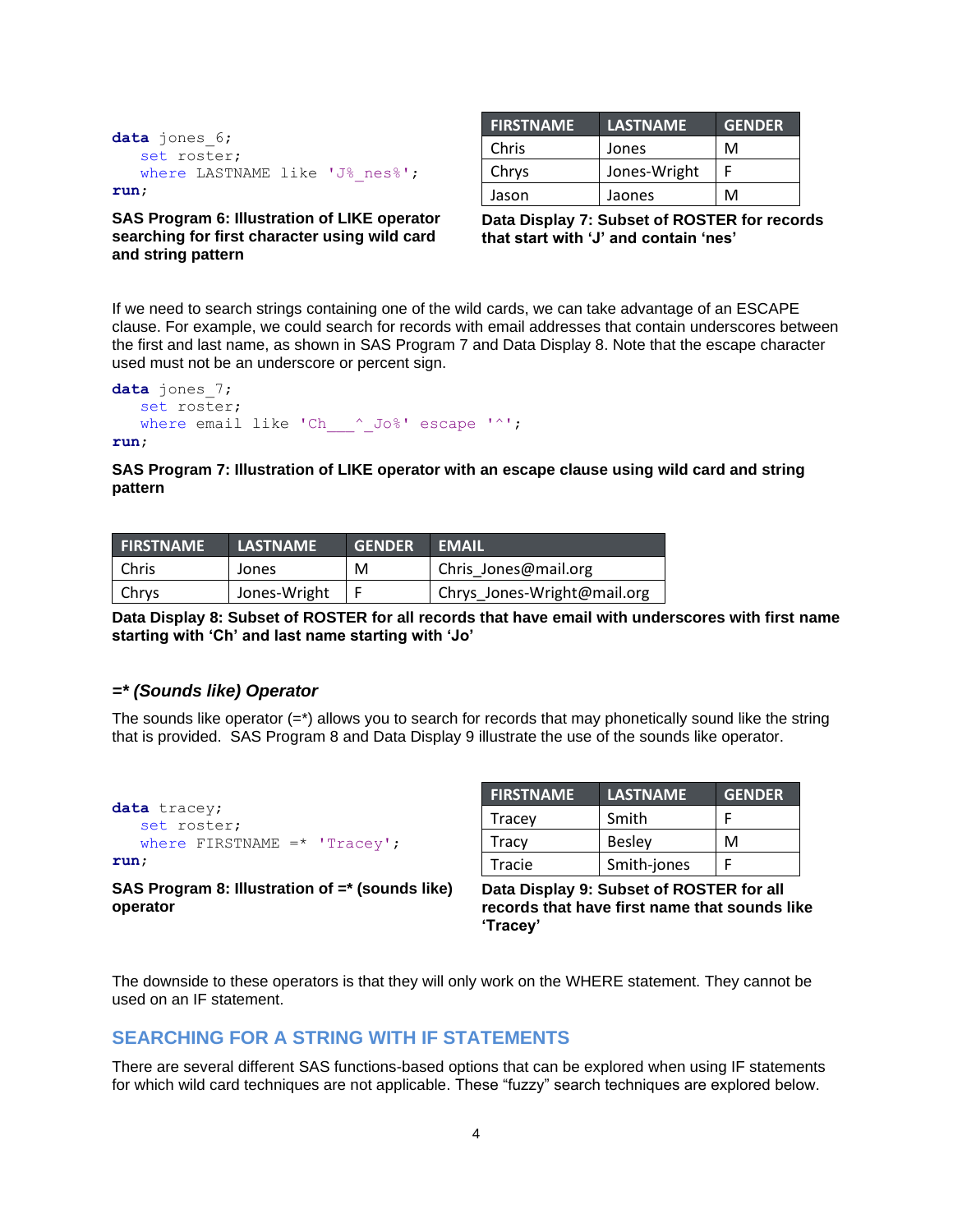#### *Character Comparison on IF Statement*

If you are interested in only matching on a string that is at the beginning of the value in the variable, then the you can use '=:' to do a character comparison. By default, SAS will truncate the longer value to the length of the shorter value when doing the comparison and then it will compare each character in both strings. [SAS Program 9](#page-4-0) and [Data Display 10](#page-4-1) provide an illustration of the use of the character comparison operator.

```
data jones_7;
   set roster;
    if LASTNAME =: 'Jones';
run;
```
**FIRSTNAME LASTNAME GENDER** Chris I Jones I M Chrys | Jones-Wright | F

<span id="page-4-0"></span>**SAS Program 9: Illustration of character comparison =:**

<span id="page-4-1"></span>**Data Display 10: Subset of ROSTER for last names that start with Jones**

The disadvantage of this technique is that it will only match on the first part of a character string, so if you need to have a match on any other parts of a character string, then additional techniques should be implemented.

### *INDEX Function*

If you need to search for a string anywhere within a variable or another string, then the INDEX function could be utilized. With the INDEX function you would need to provide two arguments: the variable or string to be searched and the string that you are searching for.

```
Syntax: INDEX(source, excerpt)
```

```
data jones_8a;
    set roster;
    if index(LASTNAME, 'Jones');
run;
```
#### **SAS Program 10: Illustration of INDEX function**

| <b>FIRSTNAME</b> | <b>LASTNAME</b> | <b>GENDER</b> |
|------------------|-----------------|---------------|
| Chris            | Jones           | м             |
| Chrys            | Jones-Wright    |               |

**Data Display 11: Subset of ROSTER for last name that contains Jones using INDEX function**

The downside of using INDEX is that it is case sensitive. If you need to look for values regardless of case status, you could use the UPCASE function or LOWCASE function to force the source string to be one case and then specify the excerpt string to be the same case. [SAS Program 11](#page-4-2) and [Data Display 12](#page-4-3) show that LASTNAME = 'Smith-jones' was missed in the initial program execution because 'jones' was not proper case.

```
data jones_8b;
    set roster;
    if index(upcase(LASTNAME), 
'JONES');
run;
```
<span id="page-4-2"></span>**SAS Program 11: Illustration of INDEX with UPPER function**

| <b>FIRSTNAME</b> | <b>LASTNAME</b> | <b>GENDER</b> |
|------------------|-----------------|---------------|
| Chris            | Jones           | м             |
| <b>Tracie</b>    | Smith-jones     |               |
| Chrys            | Jones-Wright    |               |

<span id="page-4-3"></span>**Data Display 12: Subset of ROSTER for last name that contains Jones regardless of casing using INDEX function**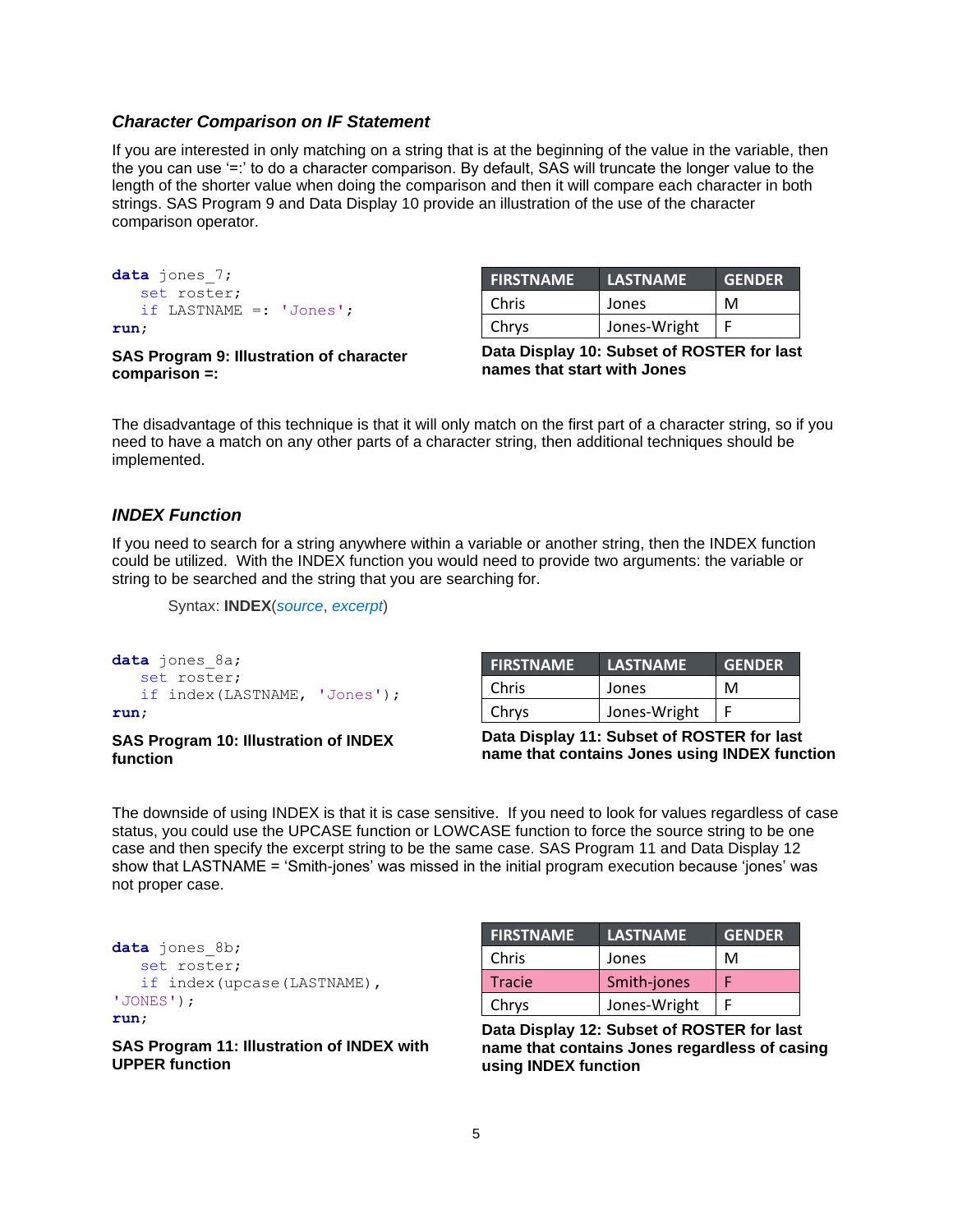### *FIND Function*

An alternative to using the INDEX function with either the UPCASE or LOWCASE function to ensure you capture all possible case statuses, is the use of the FIND function. The FIND function works in a similar fashion to the INDEX function, with the difference being that the FIND function allows for a start position and/or modifier(s) including instructions regarding case.

Syntax: **FIND**(*string*, *substring* <, *modifier(s)*> <, *start-position*>) **FIND**(*string*, *substring* <, *start-position*> <, *modifier(s)*>)

The modifiers that can be used are described in [Table 1.](#page-5-0) When specifying the modifier(s), it should be enclosed in quotation marks. If specifying both modifiers, then they will both be enclosed in a single set of quotation marks.

| <b>Modifier</b> | <b>Description</b>                                                                         |
|-----------------|--------------------------------------------------------------------------------------------|
| i or I          | Indicates that casing should be ignored when searching for the substring within the string |
| t or T          | Indicates that trailing blanks should be removed from <b>both</b> the string and substring |

### <span id="page-5-0"></span>**Table 1: FIND Modifiers**

Notice that [SAS Program 12](#page-5-1) yields the same set of records as [SAS Program 11.](#page-4-2) In both sample code the casing of the last name was essentially ignored so that all possible records that contained the search string were retrieved.

| <b>data</b> jones 9a;              |
|------------------------------------|
| set roster;                        |
| if $find(LASTNAME, 'iones', 'i');$ |
| run;                               |

### <span id="page-5-1"></span>**SAS Program 12: Illustration of FIND function with 'i' modifier**

| <b>FIRSTNAME</b> | <b>LASTNAME</b> | <b>GENDER</b> |
|------------------|-----------------|---------------|
| Chris            | Jones           | м             |
| Tracie           | Smith-jones     |               |
| Chrys            | Jones-Wright    |               |

<span id="page-5-4"></span>**Data Display 13: Subset of ROSTER for last name that contains Jones regardless of casing using FIND function**

The start-position indicates where in the string the search should start from. Notice in [SAS Program 13](#page-5-2) that the order in which the modifier(s) and start-position are specified in the function are interchangeable.

```
data jones_9b;
    set roster;
    if find(LASTNAME, 'jones', 'i', 5);
run;
                                         data jones_9c;
                                             set roster;
                                              if find(LASTNAME, 'jones', 5, 'i');
                                         run;
```
<span id="page-5-2"></span>**SAS Program 13: Illustration of FIND function with 'i' modifier and start position searching left to right**

By specifying the starting search position as 5, the search will only pick up any records where 'jones' is found in positions 5 or greater in the source string [\(Data Display 14\)](#page-5-3).

| <b>FIRSTNAME</b> | <b>LASTNAME</b> | <b>GENDER</b> |
|------------------|-----------------|---------------|
| Tracie           | Smith-jones     |               |

<span id="page-5-3"></span>**Data Display 14: Subset of ROSTER for last name that contains Jones regardless of casing but starting in position 5 searching left to right**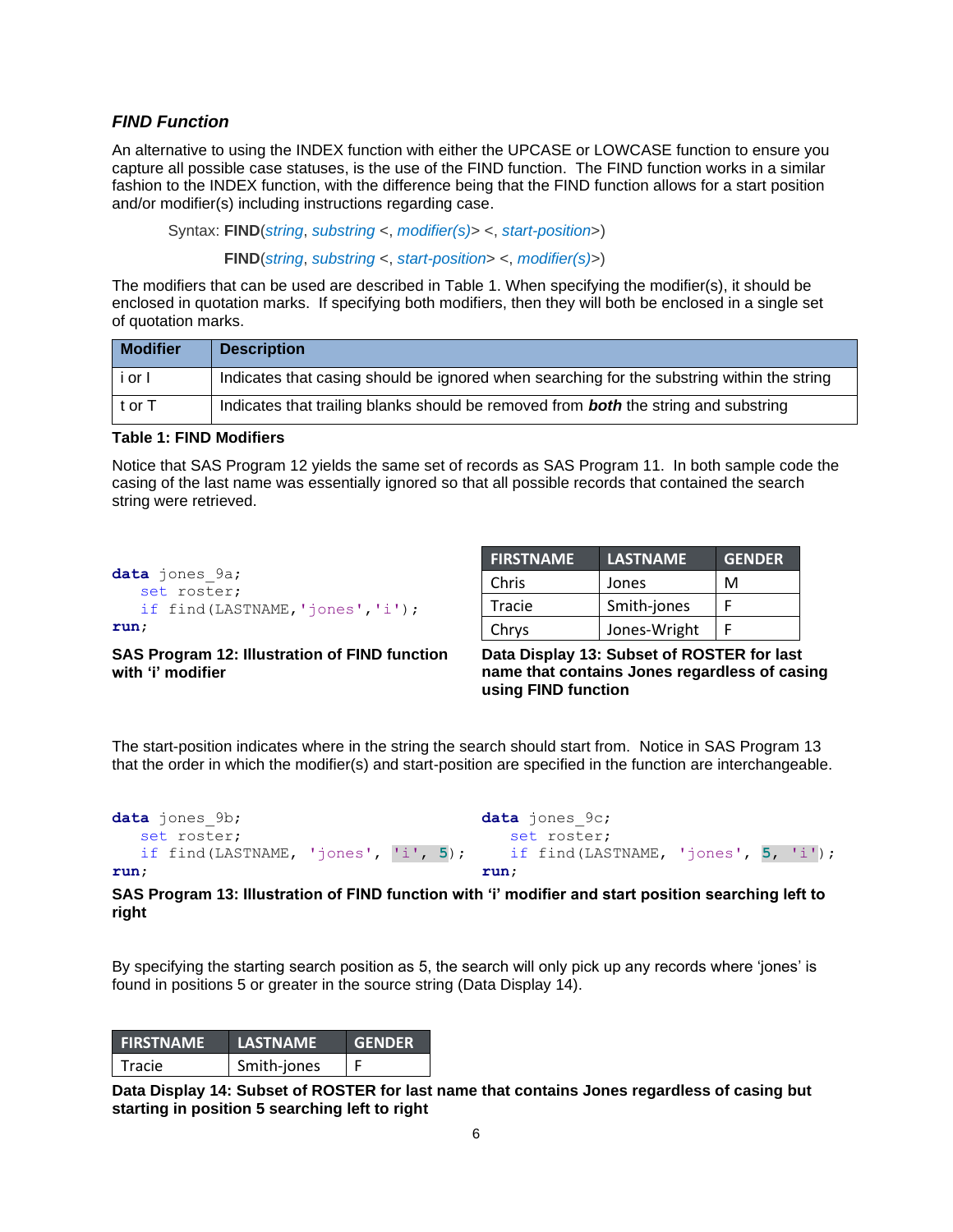If the value is a negative number, it indicates that the search will be from right to left, while a positive number searches from left to right. The default search is left to right. Note that the position of the start is the absolute value of the start-position. For example, start-position = 5 and start-position = -5 both start the search in position 5 of the string. The sign just indicates the direction of the search.

In the example illustrated by [SAS Program 14](#page-6-0) and [Data Display 15,](#page-6-1) notice that the search starts in the same position as the search done in [SAS Program 13](#page-5-2) with the difference being that it will search the first 5 characters only for the value of 'jones' [\(Data Display 15\)](#page-6-1).

```
data jones_9d;
   set roster;
    if find(LASTNAME, 'jones', -5, 'i');
```
**run**;

<span id="page-6-0"></span>**SAS Program 14: Illustration of FIND function with 'i' modifier and start position searching right to left**

| <b>FIRSTNAME</b> | <b>LASTNAME</b> | <b>GENDER</b> |
|------------------|-----------------|---------------|
| Chris            | Jones           | м             |
| Chrys            | Jones-Wright    |               |

<span id="page-6-1"></span>**Data Display 15: Subset of ROSTER for last name that contains Jones regardless of casing but starting in position 5 searching right to left**

## *PRXMATCH Function*

PRXMATCH function uses either a regular expression ID or PERL-regular expressions and can be used to search for a string within another string. With the various options indicated in the expression, you can indicate that you wish to ignore casing.

Syntax: **PRXMATCH**(*regular-expression-id* | *perl-regular-expression*, *source*)

Notice that [SAS Program 15](#page-6-2) yields the same results as [SAS Program 12](#page-5-1) (see [Data Display 13](#page-5-4) and [Data](#page-6-3)  [Display 16\)](#page-6-3).

```
data jones_10;
    set roster;
    if prxmatch('m/Jones/i', LASTNAME);
```
**run**;

<span id="page-6-2"></span>**SAS Program 15: Illustration of PRXMATCH function with 'i' option**

| <b>FIRSTNAME</b> | <b>LASTNAME</b> | <b>GENDER</b> |
|------------------|-----------------|---------------|
| <b>Chris</b>     | Jones           | м             |
| Tracie           | Smith-jones     |               |
| Chrys            | Jones-Wright    |               |

<span id="page-6-3"></span>**Data Display 16: Subset of ROSTER for last name that contains Jones regardless of casing using PRXMATCH function**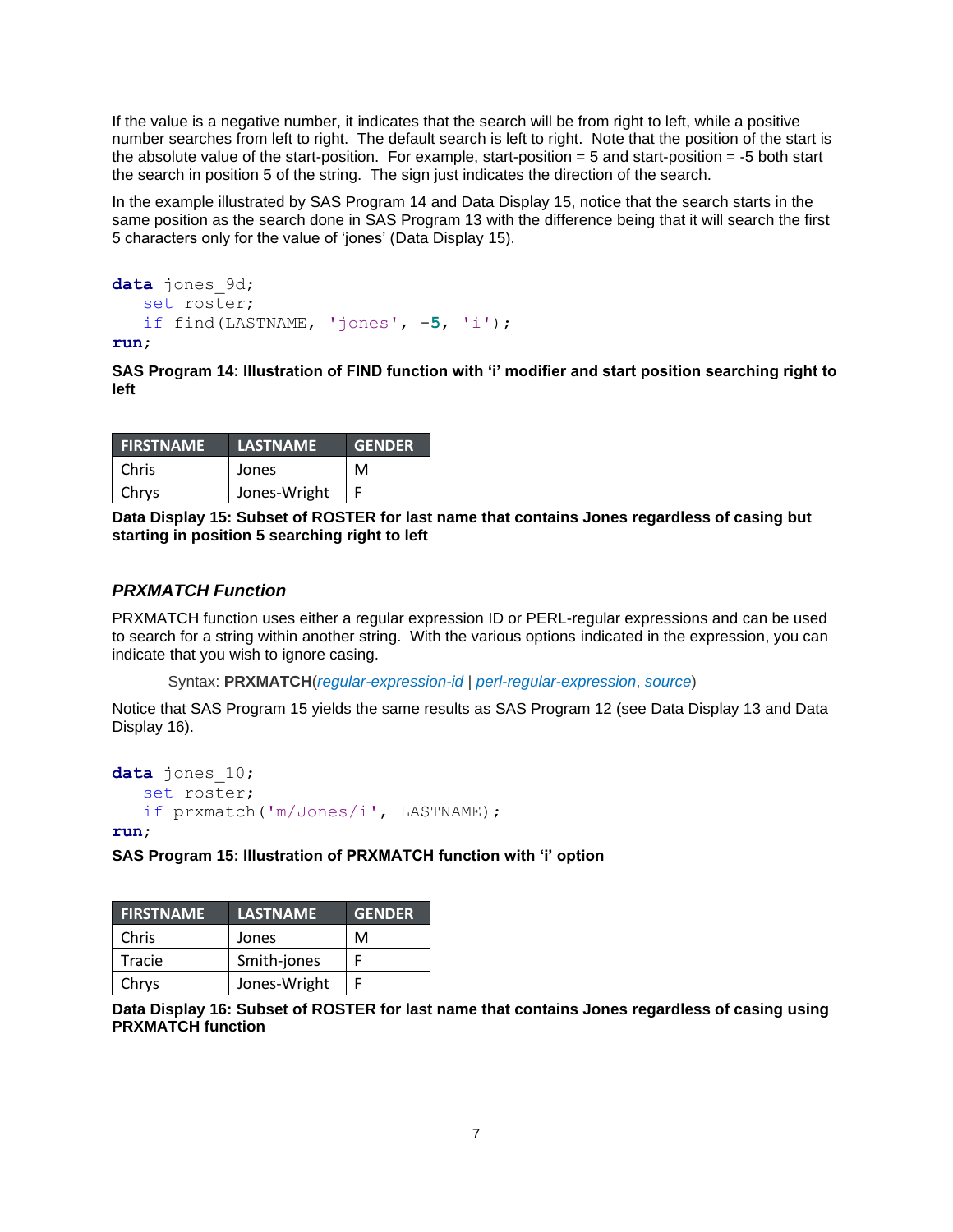However, with the PRXMATCH function, you can search for more than one string within another. As illustrated in [SAS Program 16](#page-7-0) and [Data Display 17,](#page-7-1) records that contain the values of 'Jones' or 'Jaones' regardless of casing in the source string are retrieved.

```
data jones_11;
    set roster;
    if prxmatch('m/Jones|Jaones/oi', LASTNAME);
run;
```
#### <span id="page-7-0"></span>**SAS Program 16: Illustration of PRXMATCH function with 'i' and 'o' options**

| <b>FIRSTNAME</b> | <b>LASTNAME</b> | <b>GENDER</b> |
|------------------|-----------------|---------------|
| Chris            | Jones           | м             |
| Tracie           | Smith-jones     | F             |
| Chrys            | Jones-Wright    |               |
| Jason            | Jaones          | м             |

#### <span id="page-7-1"></span>**Data Display 17: Subset of ROSTER for last name that contains Jones or Jaones regardless of casing**

Multiple options or metacharacters can be used to build the desired search string. For example, if you wanted to only retrieve the records from a source string that contains the certain values that are found at the beginning of the source string, then the use of '<sup>^</sup>' metacharacter indicates the beginning position and will only retrieve records that find the search string at the beginning of the source string. [SAS Program 17](#page-7-2) and [Data Display 18](#page-7-3) demonstrate the use of the '<sup>N</sup>' metacharacter. Notice that the record for 'Tracie Smith-jones' is not retrieved because 'Jones' was not at the beginning of the source string.

```
data jones_12;
    set roster;
    if prxmatch( 'm/^Jones|Jaones/oi', LASTNAME);
run;
```
<span id="page-7-2"></span>**SAS Program 17: Illustration of PRXMATCH function with 'i' and 'o' options and '^' metacharacter**

| <b>FIRSTNAME</b> | <b>LASTNAME</b> | <b>GENDER</b> |
|------------------|-----------------|---------------|
| Chris            | Jones           | м             |
| Chrys            | Jones-Wright    |               |
| Jason            | Jaones          | м             |

<span id="page-7-3"></span>**Data Display 18: Subset of ROSTER for last name that contains Jones or Jaones regardless of casing at beginning of source string**

Below are several resources when using PRX functions:

- A complete list of metacharacters: [https://support.sas.com/documentation/cdl//en/lefunctionsref/69762/HTML/default/viewer.htm#p0](https://support.sas.com/documentation/cdl/en/lefunctionsref/69762/HTML/default/viewer.htm#p0s9ilagexmjl8n1u7e1t1jfnzlk.htm) [s9ilagexmjl8n1u7e1t1jfnzlk.htm.](https://support.sas.com/documentation/cdl/en/lefunctionsref/69762/HTML/default/viewer.htm#p0s9ilagexmjl8n1u7e1t1jfnzlk.htm)
- A SAS tip reference sheet: [https://support.sas.com/rnd/base/datastep/perl\\_regexp/regexp-tip](https://support.sas.com/rnd/base/datastep/perl_regexp/regexp-tip-sheet.pdf)[sheet.pdf.](https://support.sas.com/rnd/base/datastep/perl_regexp/regexp-tip-sheet.pdf)
- A tool to check syntax of PRX expression: [https://regex101.com/.](https://regex101.com/)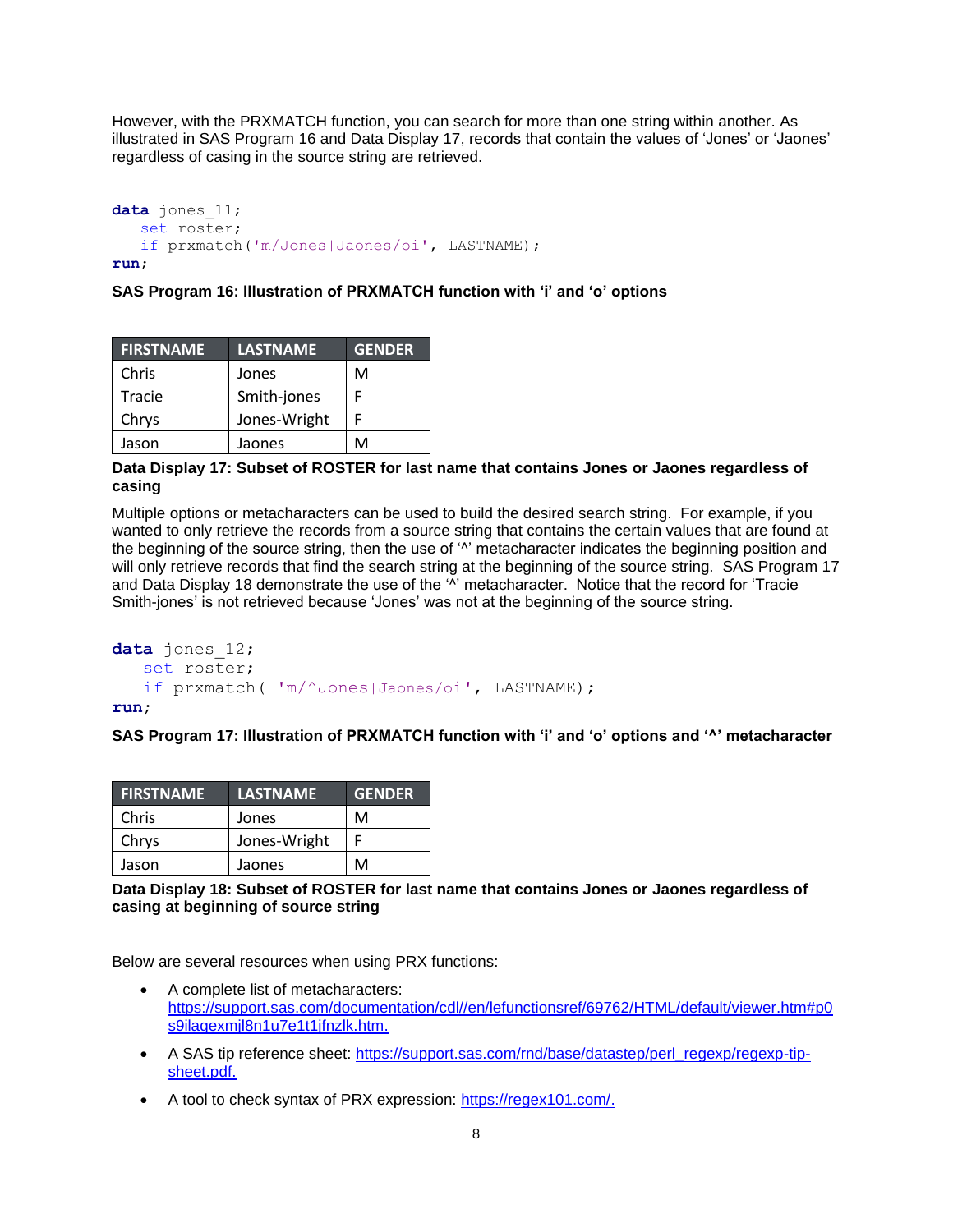# **FUZZY COMPARISONS**

## **CHARACTER FUZZY COMPARISONS**

Character strings, especially strings describing names and addresses, are notoriously dirty and prone to spacing, length and punctuation issues. Any real-world comparison of character strings or selection based on character strings needs to be both flexible and configurable, i.e. the degree of "sameness" needs to be quantifiable. SAS provides several character functions that allow you to make a fuzzy comparison: COMPARE, COMPGED, COMPLEV, SOUNDEX and SPEDIS. Each of these functions use a different fuzzy algorithm and can be used in conjunction with one another to achieve a (subjectively) optimal match. Use of these functions produces inexact results by definition, and results must be reviewed carefully. Examples and explanations of each of these functions follow.

## *COMPARE Function*

The COMPARE function determines the first character at which two character variables differ and returns the position of the first character difference. If there are no differences between the two variables, then it will return a 0.

Syntax: **COMPARE**(*string-1, string-2 <, modifier(s)>*)

The modifiers that can be used are described in [Table 2.](#page-8-0) When specifying the modifier(s), it should be enclosed in quotation marks. If specifying multiple modifiers, then all modifiers will be enclosed in a single set of quotation marks.

| <b>Modifier</b>   | <b>Description</b>                                                                                                                                                                                                |
|-------------------|-------------------------------------------------------------------------------------------------------------------------------------------------------------------------------------------------------------------|
| i or I            | Indicates that casing should be ignored for both strings.                                                                                                                                                         |
| l or L            | Indicates that leading blanks should be removed from both strings before comparison.                                                                                                                              |
| n or N            | Indicates that quotation marks from either argument should be removed and that casing<br>should be ignored.                                                                                                       |
| $:(\text{colon})$ | Indicates that the longer string should be truncated to the length of the shorter string. If this<br>is not specified, then the shorter string is padded with blank spaces to the length of the<br>longer string. |

### <span id="page-8-0"></span>**Table 2: COMPARE Modifiers**

The ROSTER data in [Data Display 1](#page-0-0) is augmented to include additional values for FIRSTNAME and LASTNAME [\(Data Display 19\)](#page-9-0). The differences between the original values and the additional values are highlighted in pink.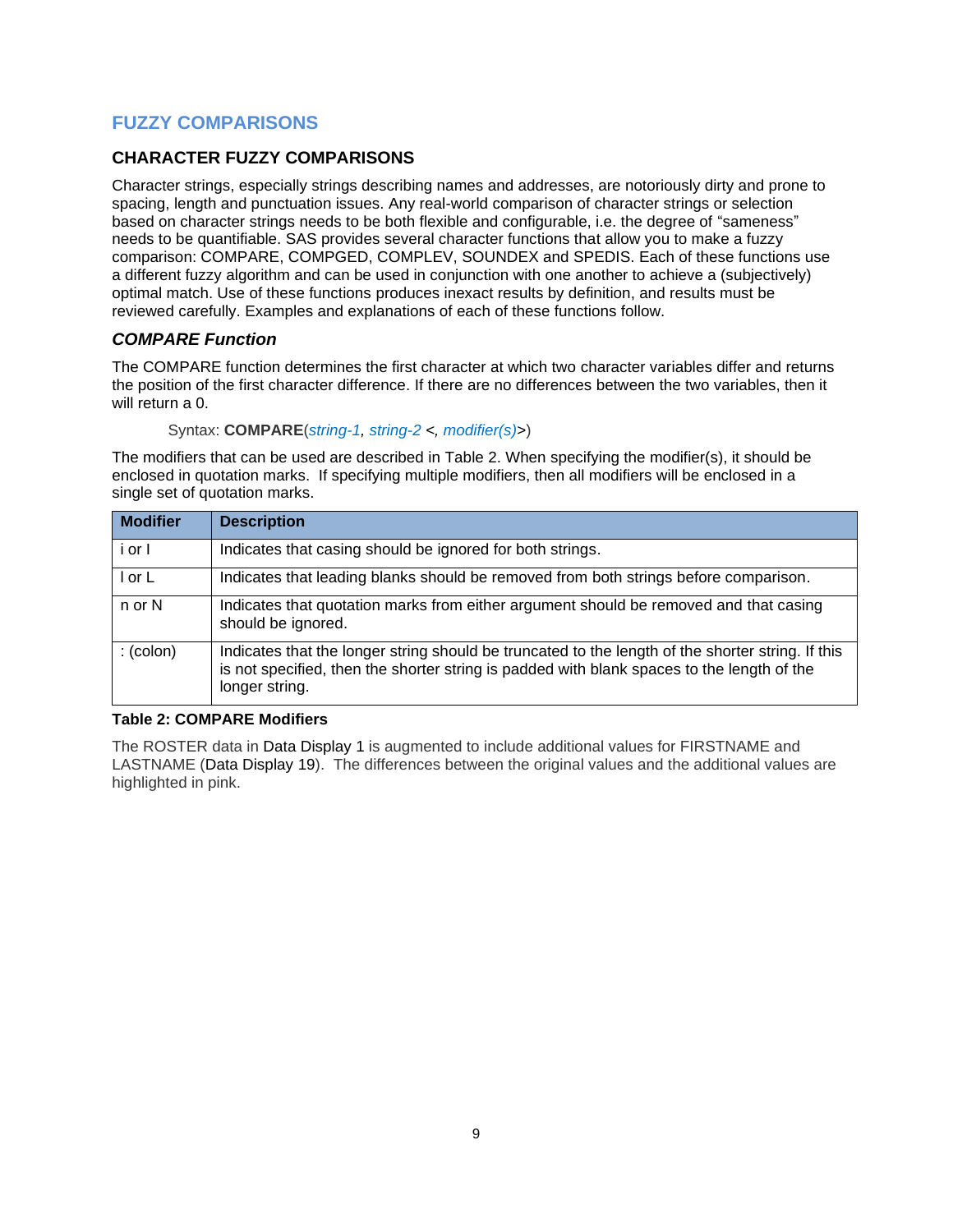| <b>FIRSTNAME</b> | <b>LASTNAME</b> | <b>FIRSTNAME2</b> | LASTNAME2     |
|------------------|-----------------|-------------------|---------------|
| <b>Jan</b>       | Write           | Jan               | Wright        |
| Lucy             | Smyth           | Lucy              | Smith         |
| <b>Kris</b>      | Johnson         | <b>Chris</b>      | Johnson       |
| Chris            | Jones           | Chris             | Jones         |
| Tracey           | Smith           | Tracey            | Smith         |
| <b>Tracy</b>     | <b>Besley</b>   | <b>Tracey</b>     | <b>Besley</b> |
| Tracie           | Smith-jones     | Tracie            | Smith-Jones   |
| Chrys            | Jones-Wright    | <b>Chris</b>      | Jones-Wright  |
| Jon              | Wright          | Jon               | Wright        |
| John             | Hall            | John              | Hall          |
| Timothy          | <b>Bones</b>    | Timothy           | Jones         |
| Jason            | Jaones          | Jason             | Jones         |
| Tyler            | ones            | Tyler             | Jones         |

<span id="page-9-0"></span>**Data Display 19: Augmented ROSTER (NEWROSTER)**

[SAS Program 18](#page-9-1) and [Data Display 20](#page-9-2) illustrate the use of COMPARE function without the use of a modifier and with the use of the 'i' modifier.

```
data roster compare;
```

```
 set newroster;
FNCOMP = compare(FIRSTNAME, FIRSTNAME2);
LNCOMP = compare(LASTNAME, LASTNAME);FNCOMP I = compare(FIRSTNAME, FIRSTNAME2, 'i');
LNCOMP I = compare(LASTNAME, LASTNAME2, 'i');
```
#### **run**;

#### <span id="page-9-1"></span>**SAS Program 18: Illustration of COMPARE function without modifiers and with 'i' modifier**

| <b>FIRSTNAME</b> | <b>LASTNAME</b> | <b>FIRSTNAME2</b> | <b>LASTNAME2</b> | <b>FNCOMP</b>  | <b>FNCOMP<sub>I</sub></b> | <b>LNCOMP</b>  | LNCOMP <sub>_I</sub> |
|------------------|-----------------|-------------------|------------------|----------------|---------------------------|----------------|----------------------|
| Jan              | Write           | Jan               | Wright           | 1              |                           | 4              | 4                    |
| Lucy             | Smyth           | Lucy              | Smith            | $\mathbf{0}$   | 0                         | 3              | 3                    |
| <b>Kris</b>      | Johnson         | Chris             | Johnson          | $\mathbf{1}$   |                           | 0              | 0                    |
| Chris            | Jones           | Chris             | Jones            | 0              | 0                         | $\mathbf{0}$   | 0                    |
| Tracey           | Smith           | Tracey            | Smith            | $\mathbf{0}$   | 0                         | $\mathbf{0}$   | 0                    |
| Tracy            | Besley          | Tracey            | <b>Besley</b>    | 5 <sup>1</sup> | 5                         | 0              | 0                    |
| Tracie           | Smith-jones     | Tracie            | Smith-Jones      | $\mathbf{0}$   | 0                         | $\overline{7}$ | 0                    |
| Chrys            | Jones-Wright    | Chris             | Jones-Wright     | $\overline{4}$ | 4                         | $\mathbf{0}$   | 0                    |
| Jon              | Wright          | Jon               | Wright           | 0              | 0                         | 0              | 0                    |
| John             | Hall            | John              | Hall             | $\mathbf{0}$   | 0                         | $\mathbf{0}$   | 0                    |
| Timothy          | <b>Bones</b>    | Timothy           | Jones            | $\mathbf{0}$   | 0                         | $-1$           | $-1$                 |
| Jason            | Jaones          | Jason             | Jones            | $\mathbf{0}$   | 0                         | $-2$           | $-2$                 |
| Tyler            | ones            | Tyler             | Jones            | 0              | 0                         | $\mathbf{1}$   |                      |

<span id="page-9-2"></span>**Data Display 20: Illustration of COMPARE function without modifiers and with 'i' modifier**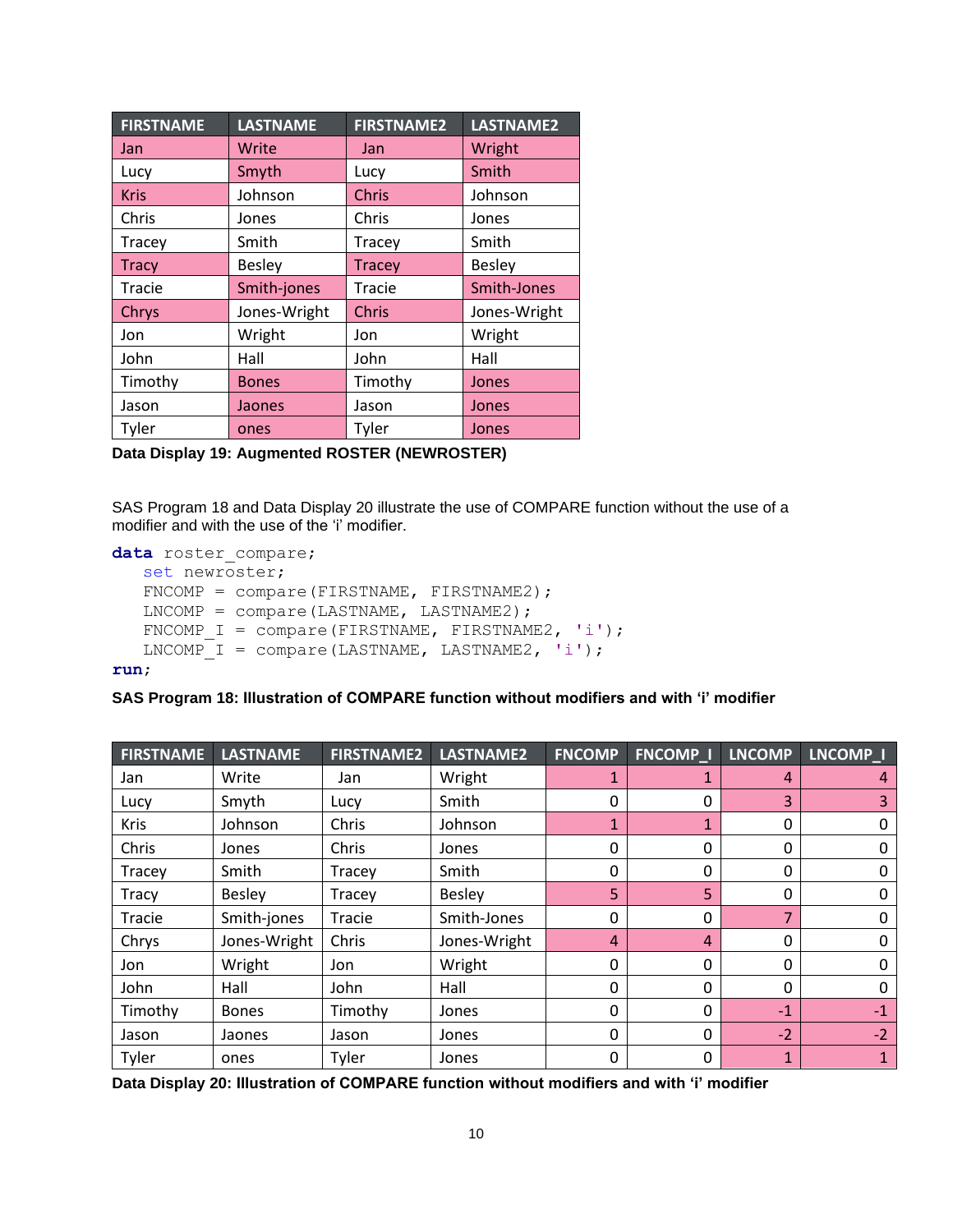With the use of the 'i' modifier notice that 'Smith-jones' and 'Smith-Jones' are considered the same value. Notice that for Jason Jaones (Jones) the COMPARE function returns a -2. This is because if 'Jaones' and 'Jones' were sorted 'Jaones' would come first in a sort sequence. Therefore, the sign on the value returned indicates the order of the arguments. A negative number represents the first argument occurring first in a sort sequence and a positive number represents the second argument occurring first in the sort sequence.

[SAS Program 19](#page-10-0) and [Data Display 21](#page-10-1) demonstrate the use of the 'l' modifier to remove any leading blanks and also shows the use of multiple modifiers in one function call.

```
data roster compare2;
    set newroster;
   FNCOMP L = compare(FIRSTNAME, FIRSTNAME2, 'l');
   LNCOMP^{-}L = compare(LASTNAME, LASTNAME2, 'l');FNCOMP^TIL = compare(FIRSTNAME, FIRSTNAME2, 'il');LNCOMP IL = compare(LASTNAME, LASTNAME2, 'il');
```
**run**;

| <b>FIRSTNAME</b> | <b>LASTNAME</b> | <b>FIRSTNAME2</b> | LASTNAME2     | FNCOMP_L | FNCOMP_IL   | LNCOMP <sub>L</sub> | LNCOMP_IL |
|------------------|-----------------|-------------------|---------------|----------|-------------|---------------------|-----------|
| Jan              | Write           | Jan               | Wright        |          | 0           |                     | 4         |
| Lucy             | Smyth           | Lucy              | Smith         |          | 0           |                     | 3         |
| <b>Kris</b>      | Johnson         | Chris             | Johnson       |          |             |                     | 0         |
| Chris            | Jones           | Chris             | Jones         | 0        | 0           | 0                   | 0         |
| Tracey           | Smith           | Tracey            | Smith         | 0        | 0           |                     | 0         |
| Tracy            | <b>Besley</b>   | Tracey            | <b>Besley</b> | 5        | 5           |                     | 0         |
| Tracie           | Smith-jones     | Tracie            | Smith-Jones   | 0        | 0           |                     | 0         |
| Chrys            | Jones-Wright    | Chris             | Jones-Wright  | 4        | 4           | 0                   | 0         |
| Jon              | Wright          | Jon               | Wright        | 0        | 0           |                     | 0         |
| John             | Hall            | John              | Hall          | 0        | $\Omega$    | ი                   | 0         |
| Timothy          | <b>Bones</b>    | Timothy           | Jones         | 0        | 0           | $-1$                | $-1$      |
| Jason            | Jaones          | Jason             | Jones         | 0        | 0           | $-2$                | $-2$      |
| Tyler            | ones            | Tyler             | Jones         | 0        | $\mathbf 0$ |                     | 1         |

<span id="page-10-0"></span>**SAS Program 19: Illustration of COMPARE function with 'l' and 'il' modifier(s)**

<span id="page-10-1"></span>**Data Display 21: Illustration of COMPARE function with 'l' and 'il' modifier(s)**

In [SAS Program 18](#page-9-1) we noticed that it yielded a mismatch for the first name of the first record. However, with the use of the 'l' modifier, there is now a match.

## *COMPGED Function*

The COMPGED function determines how close the two arguments are in regard to matching (i.e., it determines the generalized edit distance between the two values).

Syntax: **COMPGED**(*string-1, string-2 <, cutoff > <, modifier(s)>*)

The cutoff is a numeric value that is returned if the generalized edit distance is greater than the cutoff value. The modifiers that can be used are the same as those used for COMPARE, described in [Table 2.](#page-8-0)

Refer to the following SAS documentation for details on computing the generalized edit distance [https://documentation.sas.com/?docsetId=lefunctionsref&docsetTarget=p1r4l9jwgatggtn1ko81fyjys4s7.ht](https://documentation.sas.com/?docsetId=lefunctionsref&docsetTarget=p1r4l9jwgatggtn1ko81fyjys4s7.htm&docsetVersion=9.4&locale=en) [m&docsetVersion=9.4&locale=en](https://documentation.sas.com/?docsetId=lefunctionsref&docsetTarget=p1r4l9jwgatggtn1ko81fyjys4s7.htm&docsetVersion=9.4&locale=en)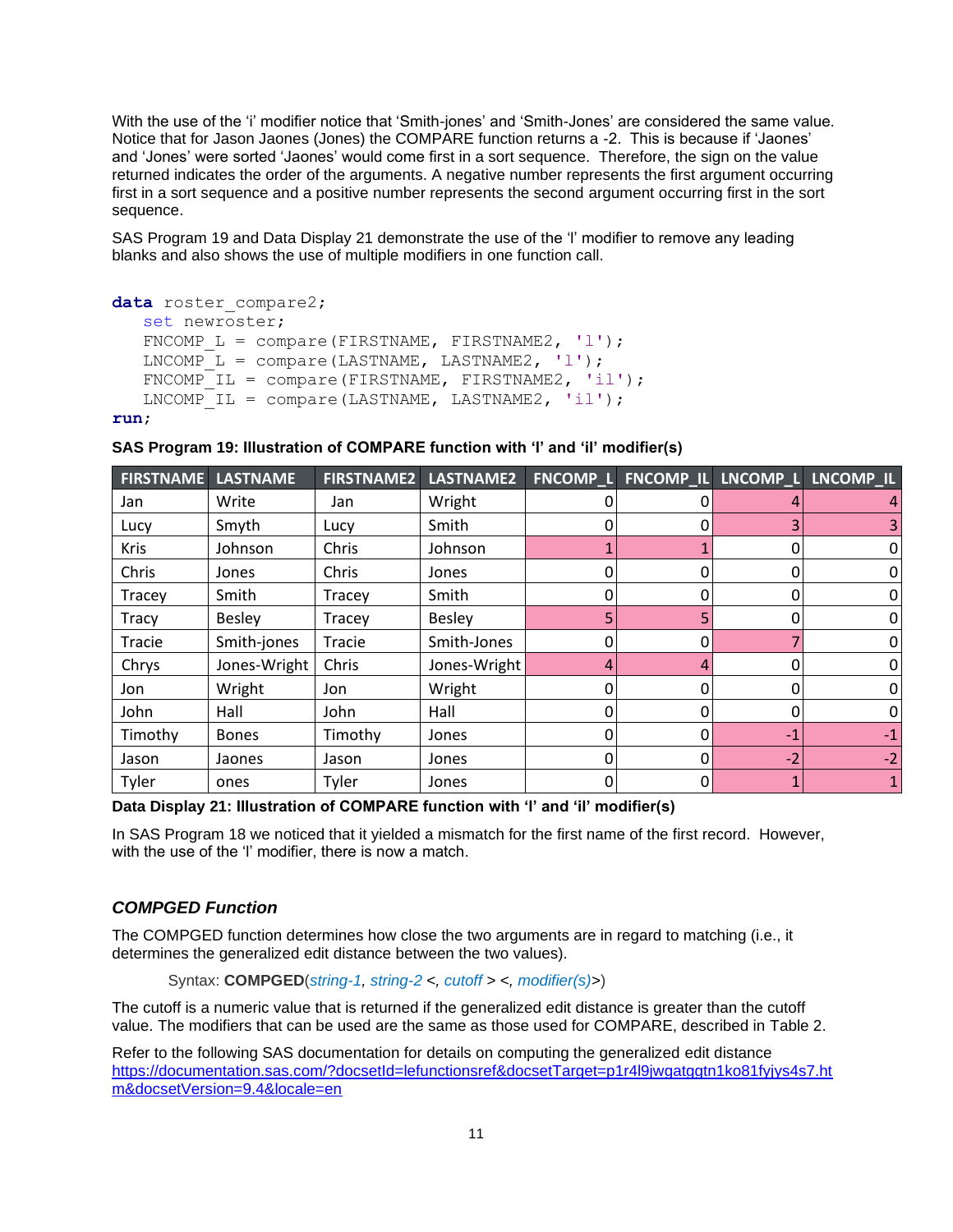[SAS Program 20](#page-11-0) and [SAS Program 21](#page-11-1) are used to demonstrate how the generalized edit distance can be calculated based on differences in the two strings.

```
data roster compged;
    set newroster;
   FNCOMP = compged(FIRSTNAME, FIRSTNAME2);
   LNCOMP = compared(LASTNAME, LASTNAME2);FNCOMP I = compged(FIRSTNAME, FIRSTNAME2, 'i');
   LNCOMP I = compged(LASTNAME, LASTNAME2, 'i');
```
**run**;

#### <span id="page-11-0"></span>**SAS Program 20: Illustration of COMPGED function without modifiers and with 'i' modifier**

| <b>FIRSTNAME</b> | <b>LASTNAME</b> | <b>FIRSTNAME2</b> | <b>LASTNAME2</b> | <b>FNCOMP</b> | <b>FNCOMP_I</b> | <b>LNCOMP</b> | LNCOMP_I |
|------------------|-----------------|-------------------|------------------|---------------|-----------------|---------------|----------|
| Jan              | Write           | Jan               | Wright           | 20            | 20              | 210           | 210      |
| Lucy             | Smyth           | Lucy              | Smith            | 0             | 0               | 100           | 100      |
| <b>Kris</b>      | Johnson         | Chris             | Johnson          | 300           | 300             | 0             | 0        |
| Chris            | Jones           | Chris             | Jones            | 0             | $\mathbf{0}$    | $\mathbf{0}$  | 0        |
| Tracey           | Smith           | Tracey            | Smith            | 0             | $\mathbf{0}$    | $\mathbf{0}$  | 0        |
| Tracy            | <b>Besley</b>   | Tracey            | <b>Besley</b>    | 100           | 100             | 0             | 0        |
| <b>Tracie</b>    | Smith-jones     | Tracie            | Smith-Jones      | 0             | $\Omega$        | 100           | 0        |
| Chrys            | Jones-Wright    | Chris             | Jones-Wright     | 100           | 100             | $\mathbf{0}$  | 0        |
| Jon              | Wright          | Jon               | Wright           | 0             | 0               | 0             | 0        |
| John             | Hall            | John              | Hall             | 0             | $\mathbf{0}$    | 0             | 0        |
| Timothy          | <b>Bones</b>    | Timothy           | Jones            | 0             | 0               | 200           | 200      |
| Jason            | Jaones          | Jason             | Jones            | 0             | $\mathbf{0}$    | 100           | 100      |
| Tyler            | ones            | Tyler             | Jones            | 0             | 0               | 200           | 200      |

<span id="page-11-2"></span>**Data Display 22: Illustration of COMPGED function without modifiers and with 'i' modifier**

In the first row of [Data Display 22,](#page-11-2) we see that for the first name the generalized edit distance without modifiers and with the modifier to ignore casing both yield a value of 20. This is because for FIRSTNAME2 there are two blank spaces that precede the value 'Jan'. The unit cost for each blank space is 10 units, therefore, the total unit cost is 20 units. For the last name we have to replace 'gh' with 'te' and truncate the value. The unit cost to replace a character is 100 units per character and the unit cost to truncate the output string is 10 units per character truncated. Since we had to replace two characters and truncate one character, the total unit cost is 210.

```
data roster compged2;
    set newroster;
   FNCOMP L = compged(FIRSTNAME, FIRSTNAME2, 'l');
   LNCOMP L = compged(LASTNAME, LASTNAME2, 'l');
    FNCOMP_IL = compged(FIRSTNAME, FIRSTNAME2, 150, 'il');
    LNCOMP_IL = compged(LASTNAME, LASTNAME2, 200, 'il');
run;
```
<span id="page-11-1"></span>**SAS Program 21: Illustration of COMPGED function with 'l' and 'il' modifier(s) and cutoff option**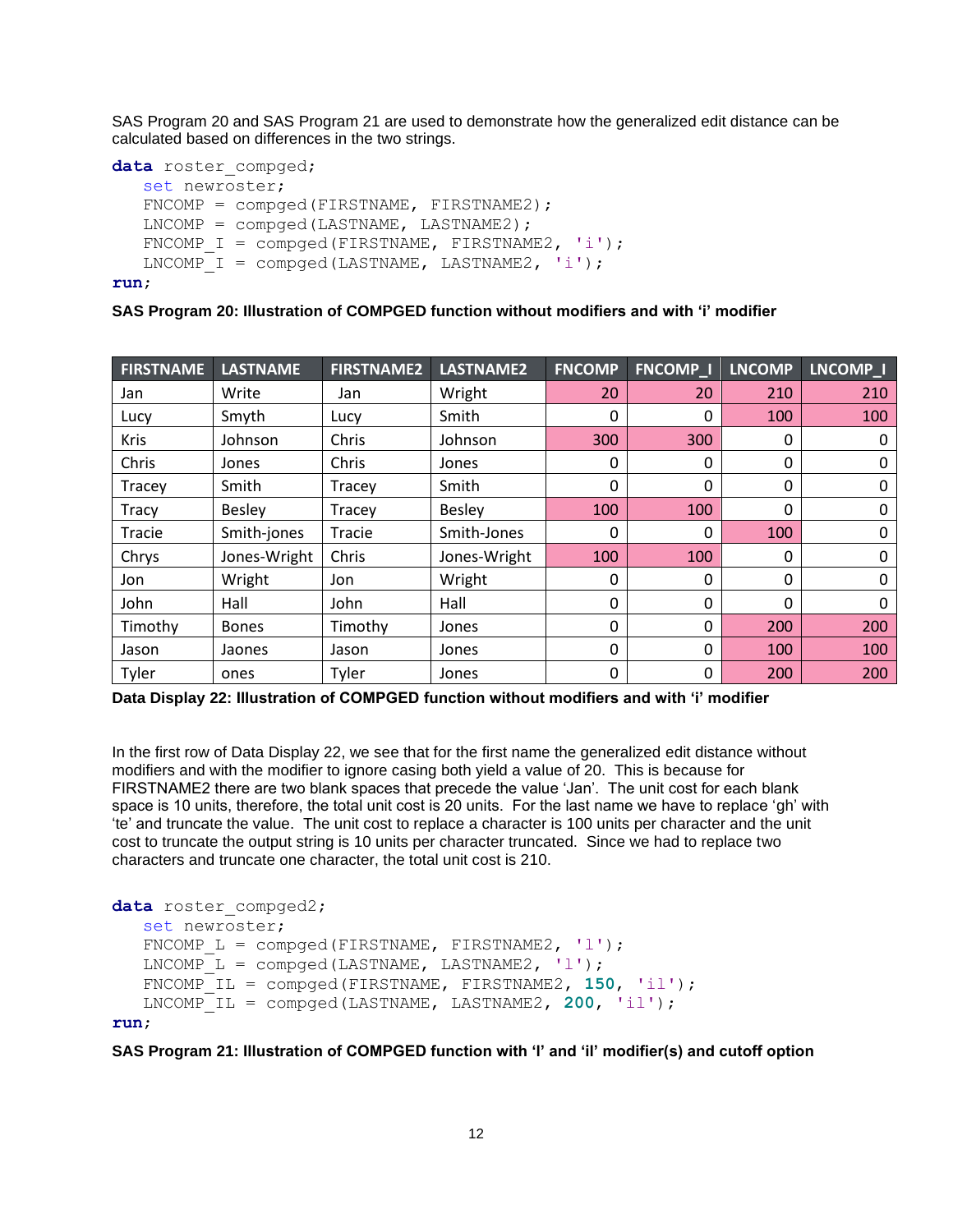| <b>FIRSTNAME</b> | <b>LASTNAME</b> | <b>FIRSTNAME2</b> | LASTNAME2    | <b>FNCOMP L</b> | <b>FNCOMP_IL</b> |     | LNCOMP_L LNCOMP_IL |
|------------------|-----------------|-------------------|--------------|-----------------|------------------|-----|--------------------|
| Jan              | Write           | Jan               | Wright       |                 | 0                | 210 | 200                |
| Lucy             | Smyth           | Lucy              | Smith        |                 | 0                | 100 | 100                |
| <b>Kris</b>      | Johnson         | Chris             | Johnson      | 300             | 150              | 0   | 0                  |
| Chris            | Jones           | Chris             | Jones        | 0               | 0                | 0   | 0                  |
| Tracey           | Smith           | Tracey            | Smith        |                 | 0                | 0   | 0                  |
| <b>Tracy</b>     | <b>Besley</b>   | Tracey            | Besley       | 100             | 100              | 0   | 0                  |
| Tracie           | Smith-jones     | Tracie            | Smith-Jones  | 0               | 0                | 100 | $\mathbf 0$        |
| Chrys            | Jones-Wright    | Chris             | Jones-Wright | 100             | 100              | 0   | $\mathbf 0$        |
| Jon              | Wright          | Jon               | Wright       |                 | 0                | 0   | $\mathbf 0$        |
| John             | Hall            | John              | Hall         | 0               | 0                | 0   | $\overline{0}$     |
| Timothy          | <b>Bones</b>    | Timothy           | Jones        | 0               | 0                | 200 | 200                |
| Jason            | Jaones          | Jason             | Jones        |                 | 0                | 100 | 100                |
| Tyler            | ones            | Tyler             | Jones        | 0               | 0                | 200 | 200                |

<span id="page-12-0"></span>**Data Display 23: Illustration of COMPGED function with 'l' and 'il' modifier(s) and cutoff option**

In the first row of [Data Display 23,](#page-12-0) we notice that the total unit cost is 210 as previously determined. Even if we ignore casing for the last name it would still have a unit cost of 210, yet the value for LNCOMP  $IL =$ 200. This is because we have implemented a cutoff value. For the last name the cutoff value of 200 was specified, indicating that regardless of the final generalized edit distance, the value would be cutoff at 200. The same is true for the first name, we implemented a cutoff value of 150 and even though for the third row it shows that the generalized edit distance is 300, for FNCOMP\_IL, the value shown is 150.

## *COMPLEV Function*

COMPLEV function is similar to the COMPGED function but instead of computing the generalized edit distance it computes the Levenshtein edit distance. COMPLEV will count the number of operations (e.g., insertions, deletions, replacements) needed to convert one string to the same value of the other.

```
Syntax: COMPLEV(string-1, string-2 < cutoff > <, modifier(s)>)
```
Continuing with the use of the new roster data, we use [SAS Program 22](#page-12-1) to show how the Levenshtein edit distance is determined.

```
data roster complev;
    set newroster;
   FNCOMP = complev(FIRSTNAME, FIRSTNAME2);
   LNCOMP = complex(LASTNAME, LASTNAME2);FNCOMP I = \text{complex}(\text{FIRSTNAME}, \text{FIRSTNAME}, 'i');LNCOMP I = complev(LASTNAME, LASTNAME2, 'i');
```
#### **run**;

<span id="page-12-1"></span>**SAS Program 22: Illustration of COMPLEV function without modifiers and with 'i' modifier**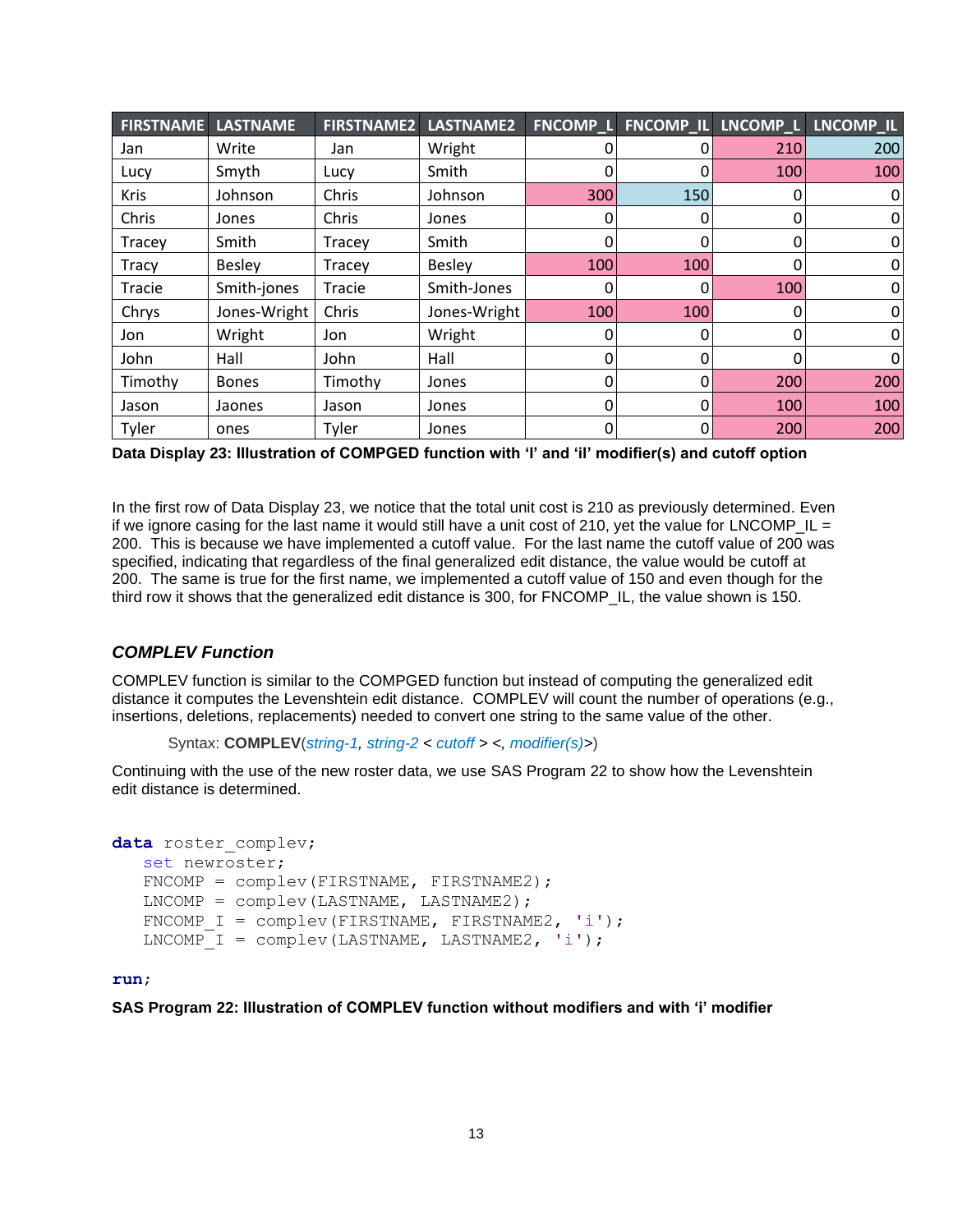| <b>FIRSTNAME</b> | <b>LASTNAME</b> | <b>FIRSTNAME2</b> | LASTNAME2     | <b>FNCOMP</b> | <b>FNCOMP I</b> | <b>LNCOMP</b> | LNCOMP I       |
|------------------|-----------------|-------------------|---------------|---------------|-----------------|---------------|----------------|
| Jan              | Write           | Jan               | Wright        | 2             |                 | 3             | 3 <sup>1</sup> |
| Lucy             | Smyth           | Lucy              | Smith         | 0             | 0               |               |                |
| <b>Kris</b>      | Johnson         | Chris             | Johnson       |               |                 | 0             | 0              |
| Chris            | Jones           | Chris             | Jones         | 0             | 0               | 0             | 0              |
| Tracey           | Smith           | Tracey            | Smith         | 0             | 0               | 0             | 0              |
| Tracy            | <b>Besley</b>   | Tracey            | <b>Besley</b> |               |                 | 0             | 0              |
| Tracie           | Smith-jones     | Tracie            | Smith-Jones   | 0             | 0               | 1             | $\overline{0}$ |
| Chrys            | Jones-Wright    | Chris             | Jones-Wright  |               |                 | 0             | $\overline{0}$ |
| Jon              | Wright          | Jon               | Wright        | 0             | 0               | 0             | $\Omega$       |
| John             | Hall            | John              | Hall          | 0             | 0               | 0             | $\overline{0}$ |
| Timothy          | <b>Bones</b>    | Timothy           | Jones         | 0             | 0               | 1             | $\mathbf{1}$   |
| Jason            | Jaones          | Jason             | Jones         | 0             | 0               | 1             |                |
| Tyler            | ones            | Tyler             | Jones         | 0             | 0               | 1             |                |

<span id="page-13-0"></span>**Data Display 24: Illustration of COMPLEV function without modifiers and with 'i' modifier**

For the first row in [Data Display 24,](#page-13-0) two operations are required to get FIRSTNAME and FIRSTNAME2 to match because we need to remove two blank spaces. Three operations are needed to make LASTNAME and LASTNAME2 match because we would need to replace 'te' with 'gh' which counts as two operations, and the 't' in LASTNAME2 needs to be truncated which counts as the third operation.

The concept of cutoff for COMPLEV is the same as with COMPGED. Instead of using a cutoff based on operation unit costs, the cutoff is based on number of operations.

## *SOUNDEX Function*

The SOUNDEX function determines how much two character variables sound alike. It works best with the English language. It is equivalent to using =\* (sounds like) on a WHERE statement.

#### Syntax: **SOUNDEX**(*argument*)

With the SOUNDEX function vowels and the letters 'H', 'W' and 'Y' are excluded except when it is the first character in the argument when determining if the argument sounds like a specific value. Other characters in the English alphabet are assigned one of the following values:

- B, F, P,  $V \rightarrow 1$
- C, G, J, K, Q, S, X, Z  $\rightarrow$  2
- D,  $T \rightarrow 3$
- $L \rightarrow 4$
- M, N  $\rightarrow$  5
- $R \rightarrow 6$

The value generated from SOUNDEX is the first character in the argument and then for each character in the argument that is not excluded is assigned one of the values above. If there are two or more consecutive characters assigned the same numeric value, then only the first one is kept.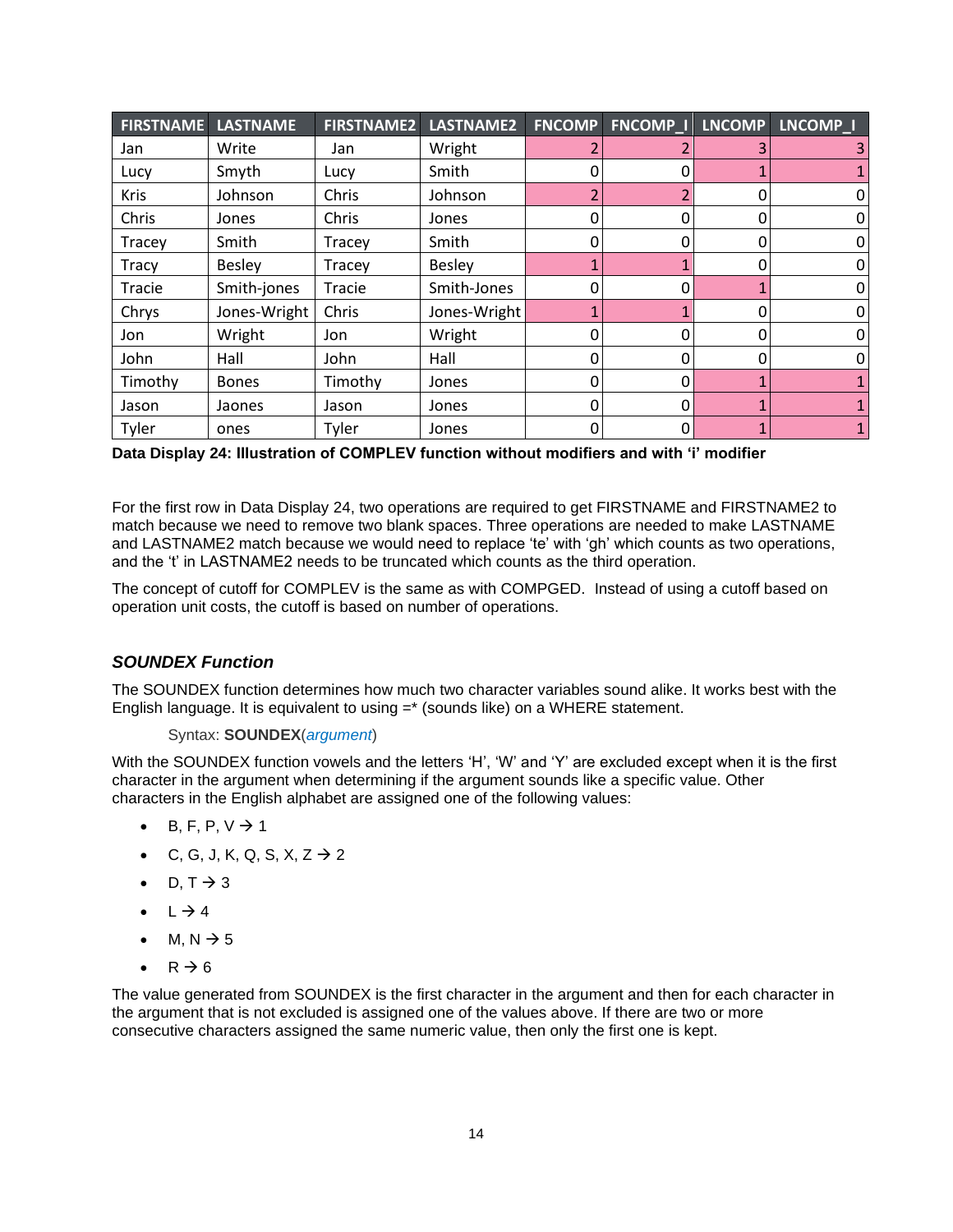To demonstrate the use of SOUNDEX, we execute the following data step [\(SAS Program 23\)](#page-14-0) so that we can calculate the value generated from SOUNDEX using FIRSTNAME. The results are found in [Data](#page-14-1)  [Display 25](#page-14-1)

```
data roster soundex;
    set roster;
   FN SOUND = soundex(FIRSTNAME);
run;
```
### <span id="page-14-0"></span>**SAS Program 23: Illustration of SOUNDEX function**

| <b>FIRSTNAME</b> | <b>LASTNAME</b> | FN_SOUND        |
|------------------|-----------------|-----------------|
| Jan              | Write           | J5              |
| Lucy             | Smyth           | L <sub>2</sub>  |
| Kris             | Johnson         | K62             |
| Chris            | Jones           | C62             |
| <b>Tracey</b>    | Smith           | T <sub>62</sub> |
| <b>Tracy</b>     | <b>Besley</b>   | T62             |
| <b>Tracie</b>    | Smith-jones     | T62             |
| Chrys            | Jones-Wright    | C62             |
| Jon              | Wright          | J <sub>5</sub>  |
| John             | Hall            | J <sub>5</sub>  |
| Timothy          | <b>Bones</b>    | <b>T53</b>      |
| Jason            | Jaones          | J25             |
| Tyler            | ones            | T46             |

<span id="page-14-1"></span>**Data Display 25: Illustration of SOUNDEX function**

*SPEDIS Function*

SOUNDEX determines how close in sound two character values are, while SPEDIS determines how close in spelling two character values are.

Syntax: **SPEDIS**(*query*, *keyword*)

The query identifies the word that will be used to search for a match. The keyword is the target word used in the query. SPEDIS removes trailing blanks in both the query and keyword.

Refer to the following SAS documentation for details on the cost of each operation between the query and the keyword

[https://documentation.sas.com/?docsetId=lefunctionsref&docsetTarget=p0vmuxh8ljfn7on164nsgvmdrc5d.](https://documentation.sas.com/?docsetId=lefunctionsref&docsetTarget=p0vmuxh8ljfn7on164nsgvmdrc5d.htm&docsetVersion=9.4&locale=en) [htm&docsetVersion=9.4&locale=en](https://documentation.sas.com/?docsetId=lefunctionsref&docsetTarget=p0vmuxh8ljfn7on164nsgvmdrc5d.htm&docsetVersion=9.4&locale=en)

The distance between two values is the sum of the operation costs (see link above) divided by the length of the query value. The value is rounded down to the nearest whole number if the ratio is greater than one.

In [SAS Program 24](#page-15-0) the FIRSTNAME is the query and FIRSTNAME2 is the target word that will be compared to see if there is a match with FIRSTNAME and determine the distance between the two values.

For the rows in blue, we see that both yield a value of 'C62'. This is because both started with 'C' and the 'h', 'y' and 'i' were discarded, leaving only 'r' and 's'. The 'r' was assigned a value of '6' and 's' was assigned a value of '2'. Notice that if the third row would have started with a 'C' instead of a 'K' it would have resulted in the same value. However, since it is started with a 'K', the result was 'K62'.

For the rows in pink, we see that the value was 'T62' and this was because we discarded all the vowels and 'y' after the first character, leaving only 'r' and 'c'.

For the rows in green, the 'o' and 'h' were discarded leaving only the 'n' after the first argument, resulting in a value of 'J5'.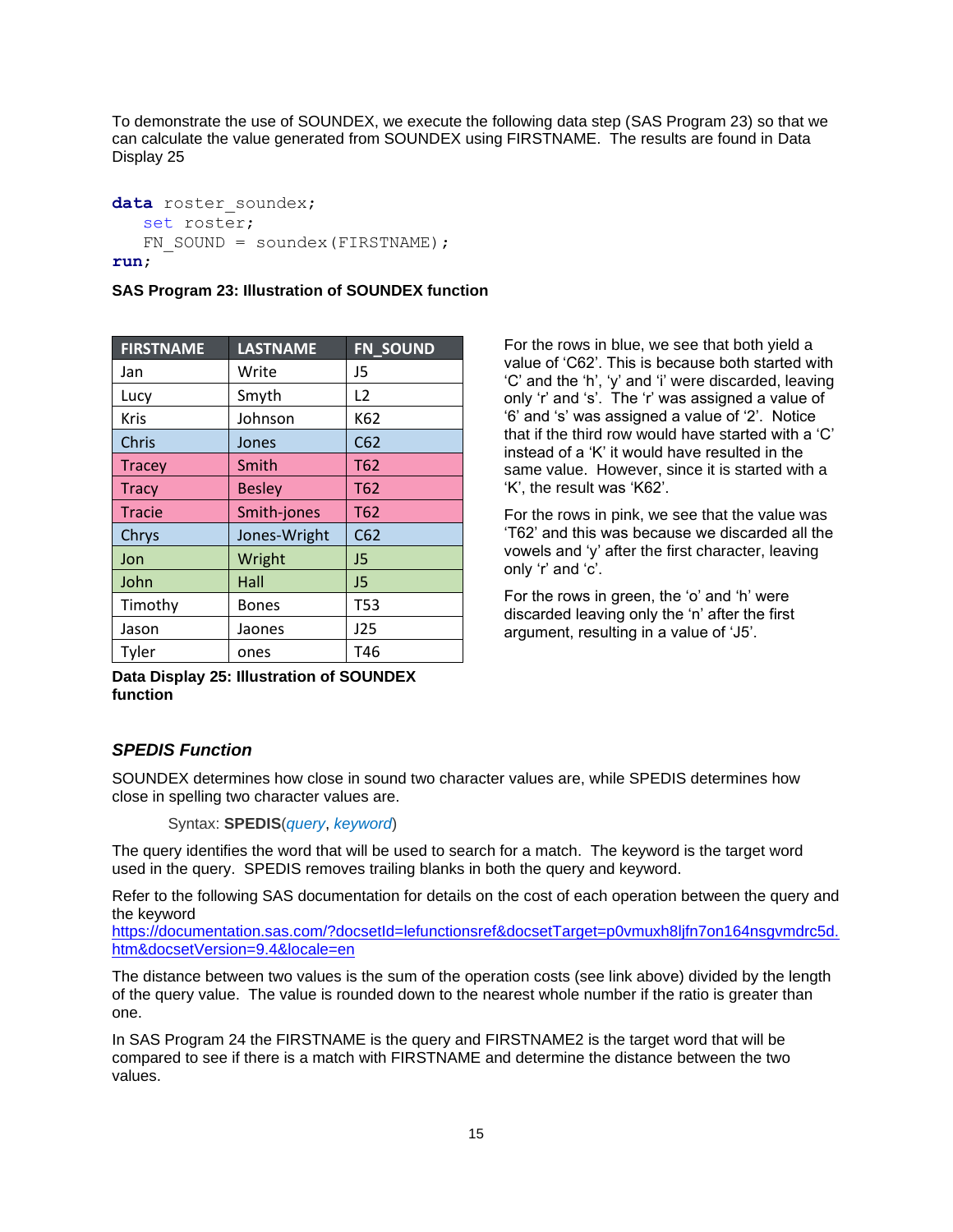```
data roster spedis;
    set newroster;
   FN SPEDIS = spedis(FIRSTNAME, FIRSTNAME2);
   LN SPEDIS = spedis(LASTNAME, LASTNAME2);
run;
```
### <span id="page-15-0"></span>**SAS Program 24: Illustration of SPEDIS function**

| <b>FIRSTNAME</b> | <b>LASTNAME</b> | <b>FIRSTNAME2</b> | <b>LASTNAME2</b> | <b>FN SPEDIS</b> | LN SPEDIS |
|------------------|-----------------|-------------------|------------------|------------------|-----------|
| Jan              | Write           | Jan               | Wright           | 66               | 40        |
| Lucy             | Smyth           | Lucy              | Smith            | 0                | 20        |
| <b>Kris</b>      | Johnson         | Chris             | Johnson          | 62               | 0         |
| Chris            | Jones           | Chris             | Jones            | 0                | 0         |
| Tracey           | Smith           | Tracey            | Smith            | 0                | 0         |
| Tracy            | <b>Besley</b>   | Tracey            | <b>Besley</b>    | 10               | 0         |
| Tracie           | Smith-jones     | Tracie            | Smith-Jones      | 0                | 9         |
| Chrys            | Jones-Wright    | Chris             | Jones-Wright     | 20               | 0         |
| Jon              | Wright          | Jon               | Wright           | 0                | 0         |
| John             | Hall            | John              | Hall             | 0                | 0         |
| Timothy          | <b>Bones</b>    | Timothy           | Jones            | 0                | 40        |
| Jason            | Jaones          | Jason             | Jones            | 0                | 16        |
| Tyler            | ones            | Tyler             | Jones            | 0                | 25        |

### <span id="page-15-1"></span>**Data Display 26: Illustration of SPEDIS function**

Using [Data Display 26,](#page-15-1) we will trace through the calculation of the distance for the first record (i.e., Jan Write).

The cost to convert ' Jan' to 'Jan' is 200. The deletion of the first character is 100. Since the first two characters were blank spaces both needed to be deleted. The length of the query, 'Jan', is 3. Thus, the distance is 200 /  $3 = 66.6666$ . Recall from above that if the ratio is less than one then it is rounded down, so the distance is rounded down to 66.

The cost to convert 'Wright' to 'Write' is 200. We would need to delete a character ('g') from the middle which costs 50. We then need to replace one letter in the middle ('h' becomes 'e') which costs 100. The last operation needed would then be to swap the order of the last two letters which has an operation cost of 50. The length of the query is 5, thus the distance is  $200 / 5 = 40$ .

To better illustrate the conversion of 'Wright' to 'Write', we walk through it step by step.

- Step 1: Delete 'g' 'Wright' becomes 'Wriht'
- Step 2: Replace 'h' with 'e' 'Wriht' become 'Wriet'
- Step 3: Swap order of 'et' 'Wriet' becomes 'Write'

## **NUMERIC FUZZY COMPARISONS**

All the techniques illustrated thus far have been dealing with character strings, but what if we have a numeric value? There are various options available for determining if a numeric value is equivalent to another numeric value. In some cases, the values will be exactly equal, and no additional comparison is needed. However, there are some cases where the values are not quite equal but are equal 'enough' so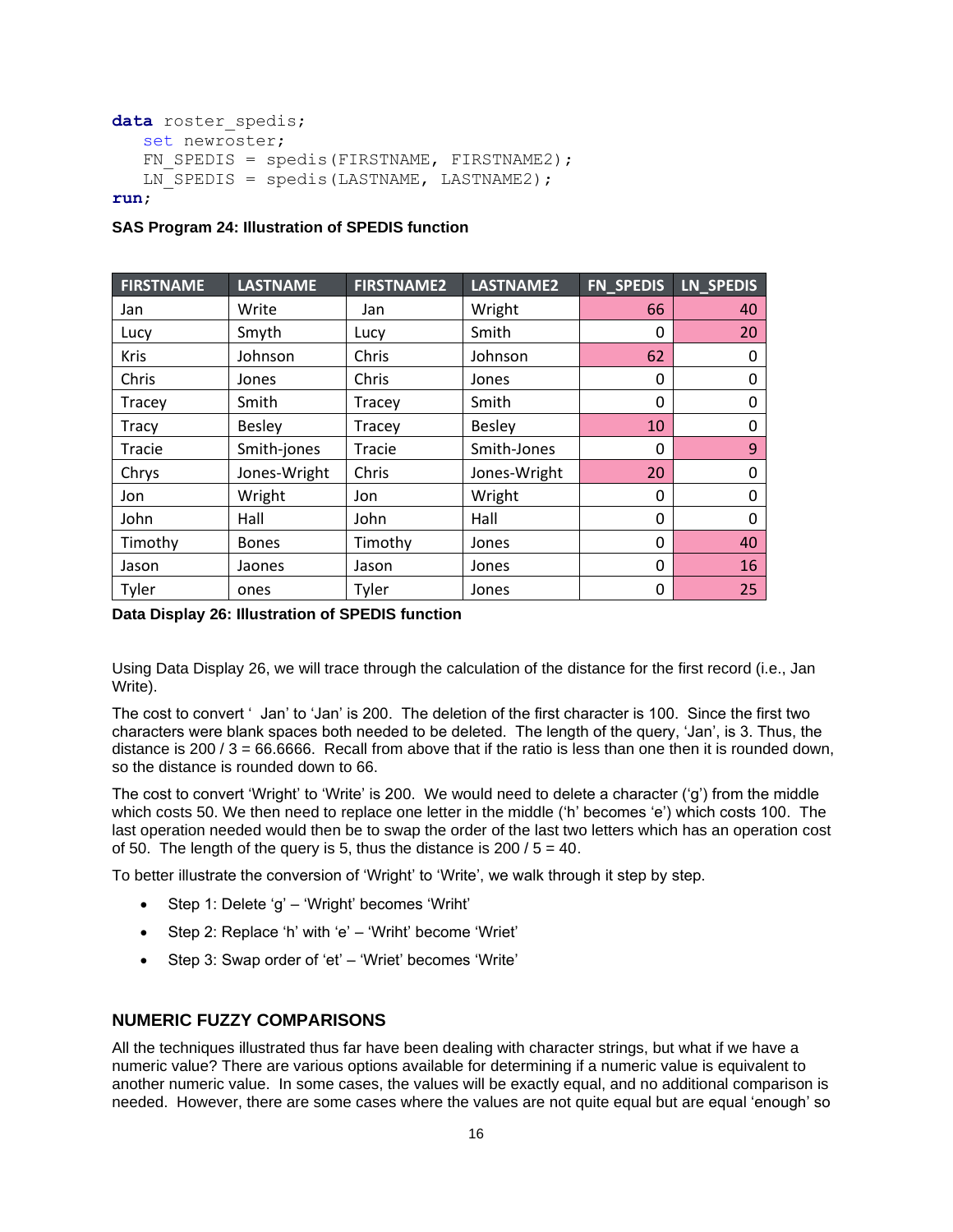that if the values were rounded or truncated or a 'fuzz' factor is added then the values would be considered equal. Depending on the type of 'fuzz' factor you wish to consider will determine which function should be best utilized. Using the ROSTER data in [Data Display 1,](#page-0-0) we will illustrate several numeric 'fuzzy' functions.

## *CEIL and CEILZ Functions*

The CEIL function rounds **UP** to the nearest **smallest integer that is greater than or equal to the argument**, that is it will return an integer value that is greater than or equal to the argument. It uses fuzzing in order to avoid issues with floating points. If the result returned from the CEIL function is with 1E-12 of the argument, then the value is considered equal to the integer portion of the argument.

Syntax: **CEIL**(*argument*)

However, if you do not want to consider any fuzzing when rounding up to the nearest integer, then CEILZ is the function that should be used. CEILZ works the same as CEIL but it does not use fuzzing. Therefore, even if the return value is within 1E-12 of the argument it will round up to the nearest smallest integer instead of considering the value equal to the integer portion of the argument.

Syntax: **CEILZ**(*argument*)

[SAS Program 25](#page-16-0) and [Data Display 27](#page-16-1) illustrate the use of CEIL and CEILZ functions.

```
data fuzz score;
    set roster;
   S CEIL = ceil(SCORE);
   S CEILZ = ceilz(SCORE);
```
#### **run**;

#### <span id="page-16-0"></span>**SAS Program 25: Illustration of CEIL and CEILZ functions**

| <b>FIRSTNAME</b> | <b>LASTNAME</b> | <b>GENDER</b> | <b>SCORE</b>       | S_CEIL        | S_CEILZ        |
|------------------|-----------------|---------------|--------------------|---------------|----------------|
| Jan              | Write           | F             | 1.00000000000012   |               | $\overline{2}$ |
| Lucy             | Smyth           | F             | 1.00000000000121   | 2             | 2              |
| <b>Kris</b>      | Johnson         | F             | 1.00324325660746   | 2             | $\mathfrak{p}$ |
| Chris            | Jones           | М             | 0.00000000000121   | 1             | 1              |
| Tracey           | Smith           | F             | 0.00000000000012   | $\Omega$      | $\mathbf 1$    |
| Tracy            | <b>Besley</b>   | M             | 0.00324325660746   | 1             | 1              |
| Tracie           | Smith-jones     | F             | -2.00000000000921  | $-2$          | $-2$           |
| Chrys            | Jones-Wright    | F             | -2.00000000000092  | $-2$          | $-2$           |
| Jon              | Wright          | M             | 1.00000000000038   | $\mathbf{1}$  | $\overline{2}$ |
| John             | Hall            | M             | 1.00000000000384   | $\mathfrak z$ | 2              |
| Timothy          | <b>Bones</b>    | M             | -12.0000000000920  | $-12$         | $-12$          |
| Jason            | Jaones          | M             | -12.00000000000091 | $-12$         | $-12$          |
| Tyler            | ones            | M             | -5.99999999999999  | $-6$          | $-5$           |

#### <span id="page-16-1"></span>**Data Display 27: Illustration of CEIL and CEILZ functions**

Notice that for the pink highlighted cells in [Data Display 27](#page-16-1) CEIL returns the integer portion of the SCORE since the return values were within 1E-12 of the original argument. However, for these same records CEILZ rounds up to the nearest smallest integer because there was zero fuzzing allowed. For the cells highlighted in blue since the argument was within 1E-12 of -6, then CEIL considers these equivalent and therefore returns the value of -6, but with CEILZ returned the smallest integer that was greater than the argument, which is -5.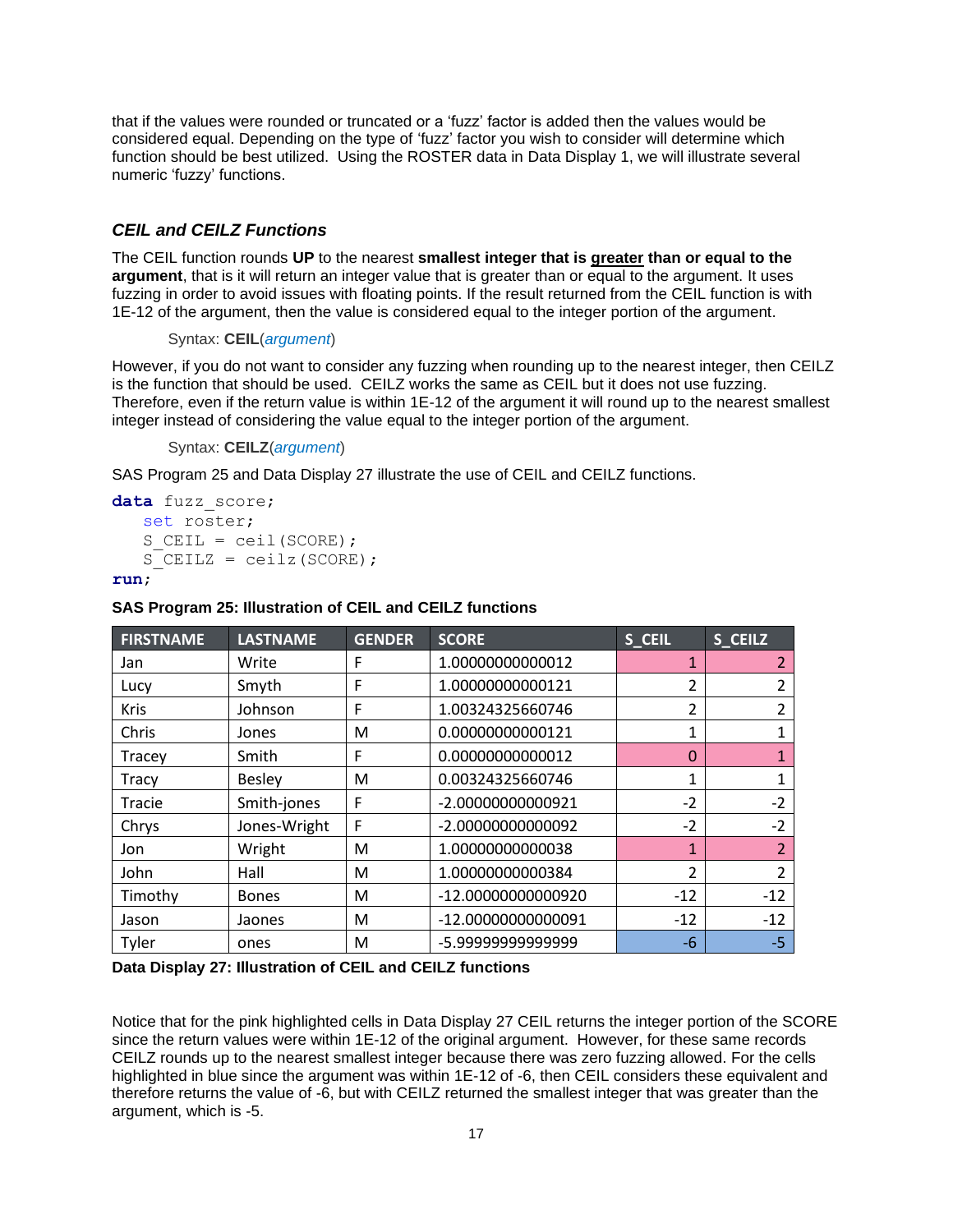## *FLOOR and FLOORZ Functions*

FLOOR and FLOORZ functions operate in similar manner to CEIL and CEILZ with the difference being that FLOOR and FLOORZ round *DOWN* to the nearest **largest integer that is less than or equal to the argument**. FLOOR utilizes fuzzing while FLOORZ has zero fuzzing. Thus, return values within 1E-12 of the argument for FLOOR will return the integer portion.

Syntax: **FLOOR**(*argument*)

**FLOORZ**(*argument*)

[SAS Program 26](#page-17-0) and [Data Display 28](#page-17-1) illustrate the use of CEIL and CEILZ functions.

```
data fuzz score;
    set roster;
   S FLOOR = floor(SCORE);
   S FLOORZ = floorz(SCORE):
```
**run**;

### <span id="page-17-0"></span>**SAS Program 26: Illustration of FLOOR and FLOORZ functions**

| <b>FIRSTNAME</b> | <b>LASTNAME</b> | <b>GENDER</b> | <b>SCORE</b>       | S_FLOOR  | S_FLOORZ |
|------------------|-----------------|---------------|--------------------|----------|----------|
| Jan              | Write           | F             | 1.00000000000012   |          |          |
| Lucy             | Smyth           | F             | 1.00000000000121   |          |          |
| <b>Kris</b>      | Johnson         | F             | 1.00324325660746   | 1        |          |
| Chris            | Jones           | м             | 0.00000000000121   | 0        | 0        |
| Tracey           | Smith           | F             | 0.00000000000012   | 0        | 0        |
| Tracy            | <b>Besley</b>   | м             | 0.00324325660746   | $\Omega$ | 0        |
| Tracie           | Smith-jones     | F             | -2.00000000000921  | $-3$     | $-3$     |
| Chrys            | Jones-Wright    | F             | -2.00000000000092  | $-2$     | $-3$     |
| Jon              | Wright          | м             | 1.00000000000038   | 1        | 1        |
| John             | Hall            | м             | 1.00000000000384   | 1        |          |
| Timothy          | <b>Bones</b>    | м             | -12.00000000000920 | $-13$    | $-13$    |
| Jason            | Jaones          | м             | -12.00000000000091 | $-12$    | $-13$    |
| Tyler            | ones            | M             | -5.9999999999999   | -6       | -6       |

<span id="page-17-1"></span>**Data Display 28: Illustration of FLOOR and FLOORZ functions**

[Data Display 28](#page-17-1) shows that for the cells highlighted in pink that the return values are different. FLOOR returns the integer portion when the return value is within 1E-12 of the argument, while FLOORZ returns the largest integer value that is less than the argument.

## *FUZZ Function*

The FUZZ function either returns the nearest integer (i.e., rounds up or down based on normal rounding rules) if the return value is within 1E-12 of the argument. If the return value is not within 1E-12 of the argument, then the FUZZ function returns the argument.

Syntax: **FUZZ**(*argument*)

[SAS Program 27](#page-18-0) and [Data Display 29](#page-18-1) illustrate the use of the FUZZ function. In order to demonstrate that the FUZZ function returned the argument if the return value was not within 1E-12 of the argument a format was applied to S\_FUZZ.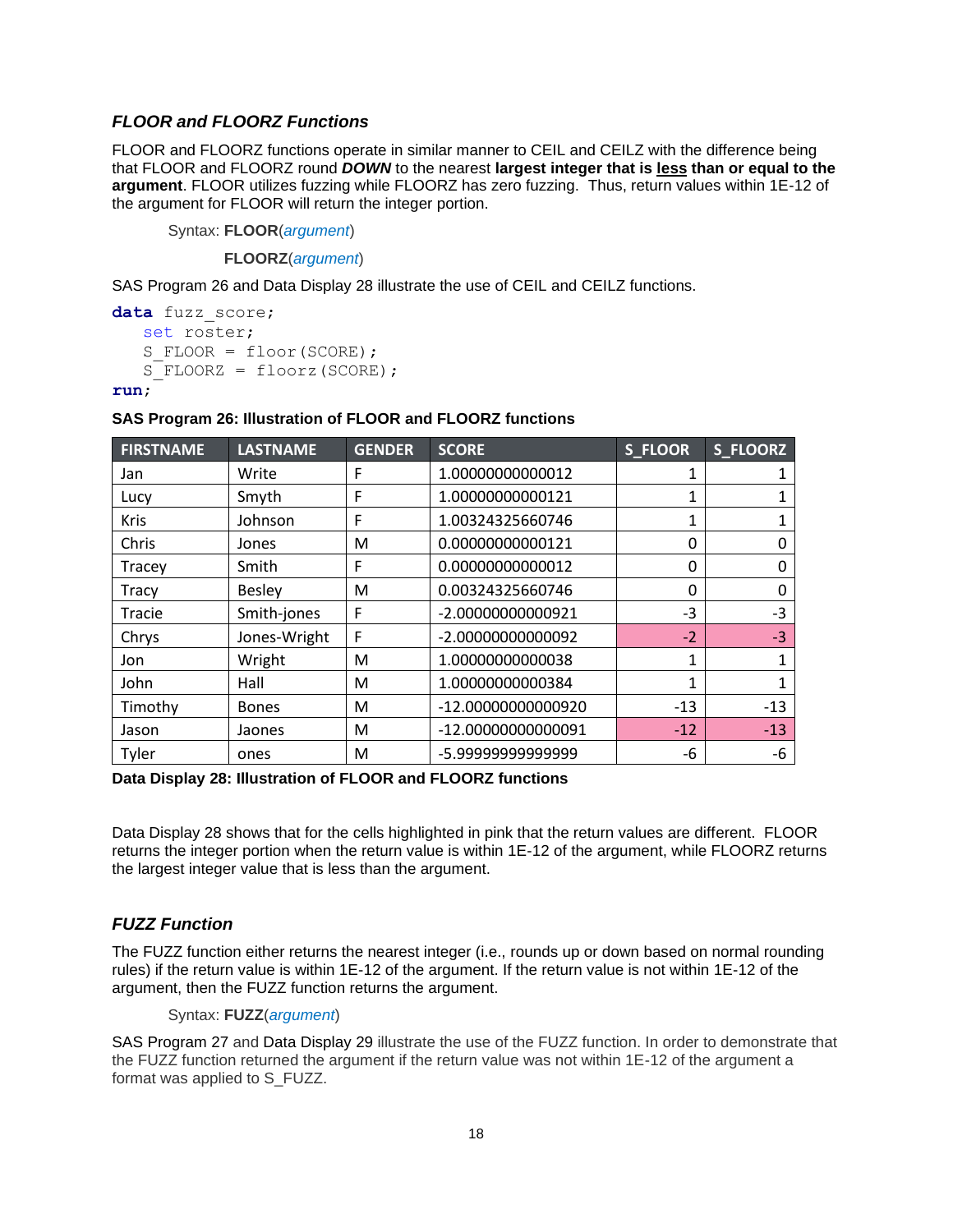```
data fuzz score;
    set roster;
    format S_FUZZ 20.14;
   S FUZZ = fuzz(SCORE);
```
### **run**;

### <span id="page-18-0"></span>**SAS Program 27: Illustration of FUZZ function**

| <b>FIRSTNAME</b> | <b>LASTNAME</b> | <b>GENDER</b> | <b>SCORE</b>       | S_FUZZ               |
|------------------|-----------------|---------------|--------------------|----------------------|
| Jan              | Write           | F             | 1.00000000000012   | 1.00000000000000     |
| Lucy             | Smyth           | F             | 1.00000000000121   | 1.00000000000121     |
| <b>Kris</b>      | Johnson         | F             | 1.00324325660746   | 1.00324325660746     |
| Chris            | Jones           | M             | 0.00000000000121   | 0.00000000000121     |
| Tracey           | Smith           | F             | 0.00000000000012   | 0.00000000000000     |
| <b>Tracy</b>     | <b>Besley</b>   | M             | 0.00324325660746   | 0.00324325660746     |
| Tracie           | Smith-jones     | F             | -2.00000000000921  | -2.00000000000921    |
| Chrys            | Jones-Wright    | F             | -2.00000000000092  | $-2.00000000000000$  |
| Jon              | Wright          | M             | 1.00000000000038   | 1.00000000000000     |
| John             | Hall            | M             | 1.00000000000384   | 1.00000000000384     |
| Timothy          | <b>Bones</b>    | M             | -12.00000000000920 | -12.00000000000920   |
| Jason            | Jaones          | M             | -12.00000000000091 | $-12.00000000000000$ |
| Tyler            | ones            | M             | -5.99999999999999  | $-6.00000000000000$  |

#### <span id="page-18-1"></span>**Data Display 29: Illustration of FUZZ function**

For the cells highlighted in pink in [Data Display 29,](#page-18-1) note that the return value was within 1E-12 and therefore, the value was rounded accordingly.

### *ROUND and ROUNDZ Functions*

The ROUND and ROUNDZ functions will round the first argument to the closest multiple of the optional second argument. If the second argument is not provided, then the functions round the only argument to the nearest integer using basic rounding rules. As with CEILZ and FLOORZ, ROUNDZ rounds using zero fuzzing.

Syntax: **ROUND**(*argument* <, *rounding-unit*>)

**ROUNDZ**(*argument* <, *rounding-unit*>)

Using the data in [Data Display 1,](#page-0-0) we use the AGE values to illustrate the ROUND and ROUNDZ function. [SAS Program 28](#page-18-2) and [Data Display 30](#page-19-0) illustrate the use of both functions without the second argument. Therefore, for both ROUND and ROUNDZ, the functions will round to the nearest integer. However, ROUNDZ rounds with zero fuzzing.

```
data fuzz_age;
   set roster;
   A ROUND1 = round(AGE);
   A ROUNDZ1 = roundz(AGE);
```
**run**;

<span id="page-18-2"></span>**SAS Program 28: Illustration of ROUND and ROUNDZ functions without a second argument**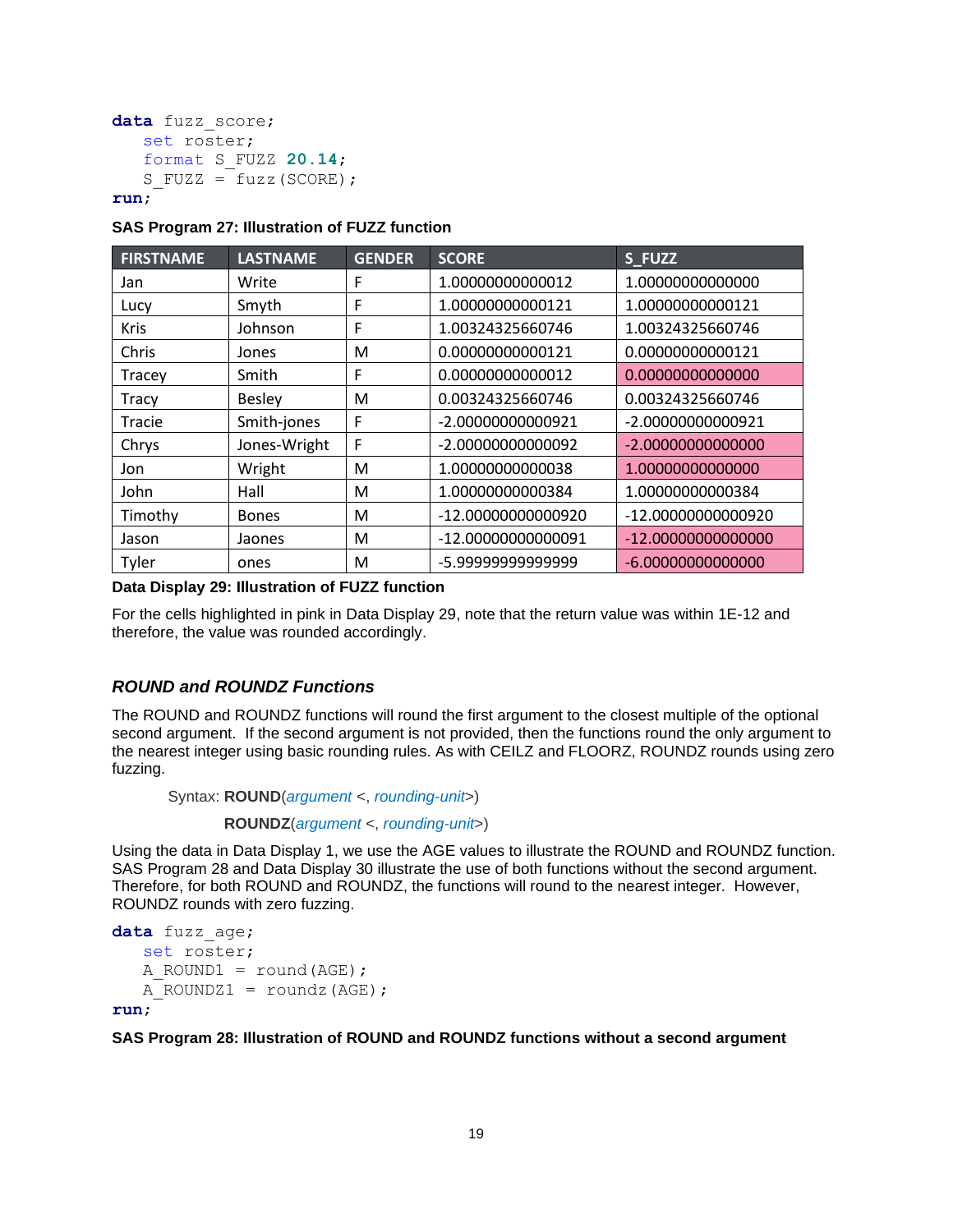| <b>FIRSTNAME</b> | <b>LASTNAME</b> | <b>GENDER</b> | <b>AGE</b>       | <b>A_ROUND</b> | <b>A_ROUNDZ</b> |
|------------------|-----------------|---------------|------------------|----------------|-----------------|
| Jan              | Write           | F             | 44.999999999990  | 45             | 45              |
| Lucy             | Smyth           | F             | 53.9383983572895 | 54             | 54              |
| <b>Kris</b>      | Johnson         | F             | 39.3566050650240 | 39             | 39              |
| Chris            | Jones           | M             | 48.8268309377139 | 49             | 49              |
| Tracey           | Smith           | F             | 46.4499999999991 | 46             | 46              |
| <b>Tracy</b>     | <b>Besley</b>   | M             | 47.499999999990  | 48             | 47              |
| <b>Tracie</b>    | Smith-jones     | F             | 35.6659822039699 | 36             | 36              |
| Chrys            | Jones-Wright    | F             | 34.1546885694730 | 34             | 34              |
| Jon              | Wright          | M             | 46.8145106091718 | 47             | 47              |
| John             | Hall            | M             | 42.9949999999900 | 43             | 43              |
| Timothy          | <b>Bones</b>    | M             | 48.3504449007529 | 48             | 48              |
| Jason            | Jaones          | M             | 48.7118412046543 | 49             | 49              |
| Tyler            | ones            | M             | 42.9499999999990 | 43             | 43              |

<span id="page-19-0"></span>**Data Display 30: Illustration of ROUND and ROUNDZ functions without a second argument**

The cells highlighted in pink demonstrate the use of the fuzzing for the ROUND function. The ROUND function rounds the value to the nearest integer of 48 because using a fuzz factor SAS sees 47.4999999999990 as 47.5 as shown in [Output 1](#page-19-1) row 6. But ROUNDZ rounded to the nearest integer of 47 because zero fuzzing was used and therefore the entire value was used when rounding.

|    | <b>A FIRSTNAME</b> | <b>A LASTNAME</b> | <b>GENDER</b><br>◬ | <b>AGE</b><br>$\bigcirc$ |
|----|--------------------|-------------------|--------------------|--------------------------|
| 1  | Jan                | Write             | F                  | 45                       |
| 2  | Lucy               | Smyth             | F                  | 53.938398357             |
| 3  | <b>Kris</b>        | Johnson           | F                  | 39.356605065             |
| 4  | Chris              | Jones             | М                  | 48.826830938             |
| 5  | Tracey             | Smith             | F                  | 46.45                    |
| 6  | Tracy              | Besley            | М                  | 47.5                     |
| 7  | Tracie             | Smith-jones       | F                  | 35.665982204             |
| 8  | Chrys              | Jones-Wright      | F                  | 34.154688569             |
| 9  | Jon                | Wright            | М                  | 46.814510609             |
| 10 | John               | Hall              | М                  | 42.995                   |
| 11 | Timothy            | <b>Bones</b>      | М                  | 48.350444901             |
| 12 | Jason              | Jaones            | М                  | 48.711841205             |
| 13 | <b>Tyler</b>       | ones              | М                  | 42.95                    |

<span id="page-19-1"></span>**Output 1: SAS data set representation of data display**

If you want to round to something other than the nearest integer, then ROUND and ROUNDZ functions can also have a second argument that indicates to what degree the value should be rounded to, this is the rounding unit. [SAS Program 29](#page-20-0) and [Data Display 31](#page-20-1) show the results of when the rounding unit is 10.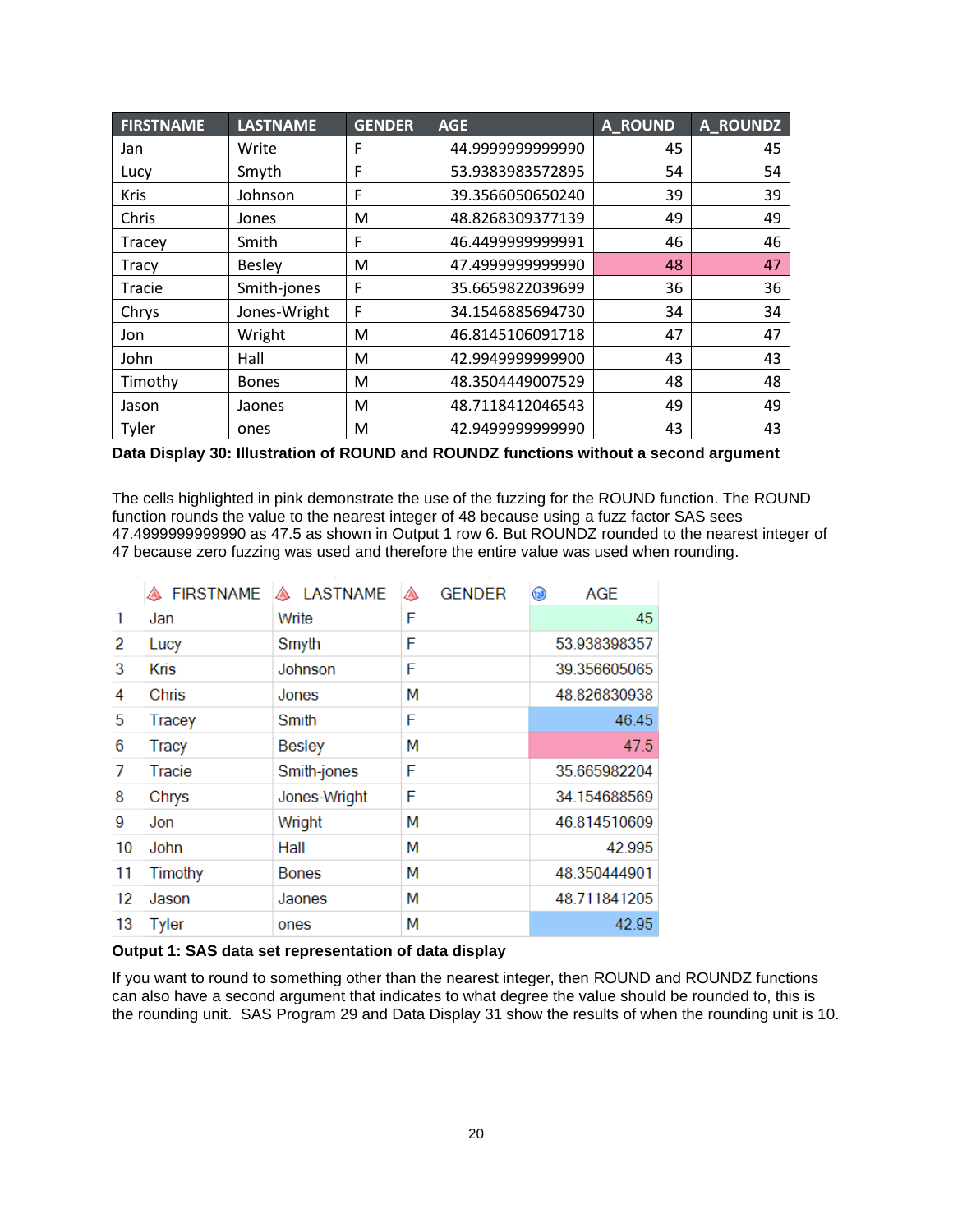```
data fuzz_age;
    set roster;
    A_ROUND2 = round(AGE, 10);
    A_ROUNDZ2 = roundz(AGE, 10);
```
## **run**;

<span id="page-20-0"></span>

| SAS Program 29: Illustration of ROUND and ROUNDZ functions with rounding unit = 10 |  |  |  |
|------------------------------------------------------------------------------------|--|--|--|
|------------------------------------------------------------------------------------|--|--|--|

| <b>FIRSTNAME</b> | <b>LASTNAME</b> | <b>GENDER</b> | <b>AGE</b>       | A ROUND | <b>A_ROUNDZ</b> |
|------------------|-----------------|---------------|------------------|---------|-----------------|
| Jan              | Write           | F             | 44.999999999990  | 50      | 40              |
| Lucy             | Smyth           | F             | 53.9383983572895 | 50      | 50              |
| <b>Kris</b>      | Johnson         | F             | 39.3566050650240 | 40      | 40              |
| Chris            | Jones           | M             | 48.8268309377139 | 50      | 50              |
| Tracey           | Smith           | F             | 46.449999999991  | 50      | 50              |
| <b>Tracy</b>     | <b>Besley</b>   | M             | 47.499999999990  | 50      | 50              |
| Tracie           | Smith-jones     | F             | 35.6659822039699 | 40      | 40              |
| Chrys            | Jones-Wright    | F             | 34.1546885694730 | 30      | 30              |
| Jon              | Wright          | M             | 46.8145106091718 | 50      | 50              |
| John             | Hall            | M             | 42.9949999999900 | 40      | 40              |
| Timothy          | <b>Bones</b>    | M             | 48.3504449007529 | 50      | 50              |
| Jason            | Jaones          | M             | 48.7118412046543 | 50      | 50              |
| Tyler            | ones            | M             | 42.949999999990  | 40      | 40              |

<span id="page-20-1"></span>**Data Display 31: Illustration of ROUND and ROUNDZ functions with rounding unit = 10**

With the rounding unit of 10, the AGE is rounded to the nearest multiple of 10. Recall that how SAS sees the value will determine what result is returned when using ROUND. Row 1 in [Output 1](#page-19-1) indicates that SAS sees the value as 45 therefore rounding to the nearest multiple of 10 would mean it rounds up to 50. However, with ROUNDZ it is using the entire value as is and rounds down to 40.

The rounding unit does not have to be a multiple of 10 or even an integer. The next two examples demonstrate the outcome when the rounding unit is 2 [\(SAS Program 30](#page-20-2) and [Data Display 32\)](#page-21-0) and 0.1 [\(SAS Program 31](#page-21-1) and [Data Display 33\)](#page-21-2).

```
data fuzz_age;
    set roster;
    A_ROUND2 = round(AGE, 2);
   A ROUNDZ2 = roundz(AGE, 2);
```
**run**;

#### <span id="page-20-2"></span>**SAS Program 30: Illustration of ROUND and ROUNDZ functions with rounding unit = 2**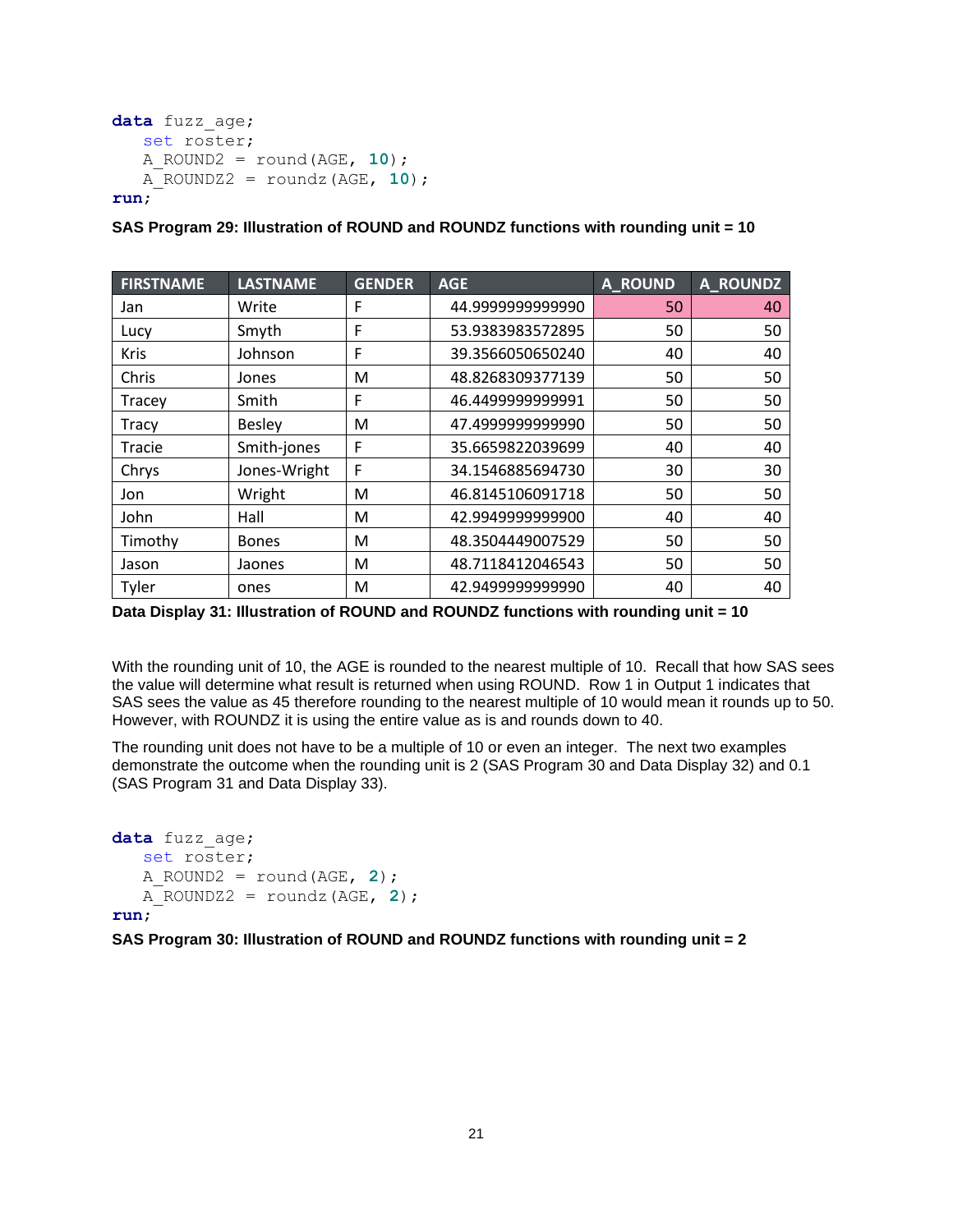| <b>FIRSTNAME</b> | <b>LASTNAME</b> | <b>GENDER</b> | <b>AGE</b>  | A ROUND | <b>A_ROUNDZ</b> |
|------------------|-----------------|---------------|-------------|---------|-----------------|
| Jan              | Write           | F             | 45          | 46      | 44              |
| Lucy             | Smyth           | F             | 53.93839836 | 54      | 54              |
| <b>Kris</b>      | Johnson         | F             | 39.35660507 | 40      | 40              |
| Chris            | Jones           | M             | 48.82683094 | 48      | 48              |
| Tracey           | Smith           | F             | 46.45       | 46      | 46              |
| <b>Tracy</b>     | <b>Besley</b>   | M             | 47.5        | 48      | 48              |
| Tracie           | Smith-jones     | F             | 35.6659822  | 36      | 36              |
| Chrys            | Jones-Wright    | F             | 34.15468857 | 34      | 34              |
| Jon              | Wright          | M             | 46.81451061 | 46      | 46              |
| John             | Hall            | M             | 42.995      | 42      | 42              |
| Timothy          | <b>Bones</b>    | M             | 48.3504449  | 48      | 48              |
| Jason            | Jaones          | M             | 48.71184121 | 48      | 48              |
| Tyler            | ones            | M             | 42.95       | 42      | 42              |

<span id="page-21-0"></span>**Data Display 32: Illustration of ROUND and ROUNDZ functions with rounding unit = 2**

```
data fuzz_age;
    set roster;
    A_ROUND3 = round(AGE, .1);
   A ROUNDZ3 = roundz(AGE, .1);run;
```
#### <span id="page-21-1"></span>**SAS Program 31: Illustration of ROUND and ROUNDZ functions with rounding unit = 0.1**

| <b>FIRSTNAME</b> | <b>LASTNAME</b> | <b>GENDER</b> | <b>AGE</b>       | <b>A_ROUND</b> | <b>A_ROUNDZ</b> |
|------------------|-----------------|---------------|------------------|----------------|-----------------|
| Jan              | Write           | F             | 44.999999999990  | 45             | 45              |
| Lucy             | Smyth           | F             | 53.9383983572895 | 53.9           | 53.9            |
| Kris             | Johnson         | F             | 39.3566050650240 | 39.4           | 39.4            |
| Chris            | Jones           | M             | 48.8268309377139 | 48.8           | 48.8            |
| Tracey           | Smith           | F             | 46.4499999999991 | 46.5           | 46.4            |
| Tracy            | <b>Besley</b>   | M             | 47.499999999990  | 47.5           | 47.5            |
| Tracie           | Smith-jones     | F             | 35.6659822039699 | 35.7           | 35.7            |
| Chrys            | Jones-Wright    | F             | 34.1546885694730 | 34.2           | 34.2            |
| Jon              | Wright          | M             | 46.8145106091718 | 46.8           | 46.8            |
| John             | Hall            | M             | 42.9949999999900 | 43             | 43              |
| Timothy          | <b>Bones</b>    | M             | 48.3504449007529 | 48.4           | 48.4            |
| Jason            | Jaones          | M             | 48.7118412046543 | 48.7           | 48.7            |
| Tyler            | ones            | M             | 42.949999999990  | 43             | 42.9            |

<span id="page-21-2"></span>**Data Display 33: Illustration of ROUND and ROUNDZ functions with rounding unit = 0.1**

## *COMPFUZZ Function*

SAS provides a comparison function to compare numeric variables that accounts for differences in floating point precision, COMPFUZZ. There may be differences in floating point precision between different operating systems and versions of SAS – and, there can be slight differences in sums relating to the order in which addends are introduced. In validation, for example, when there is difficulty achieving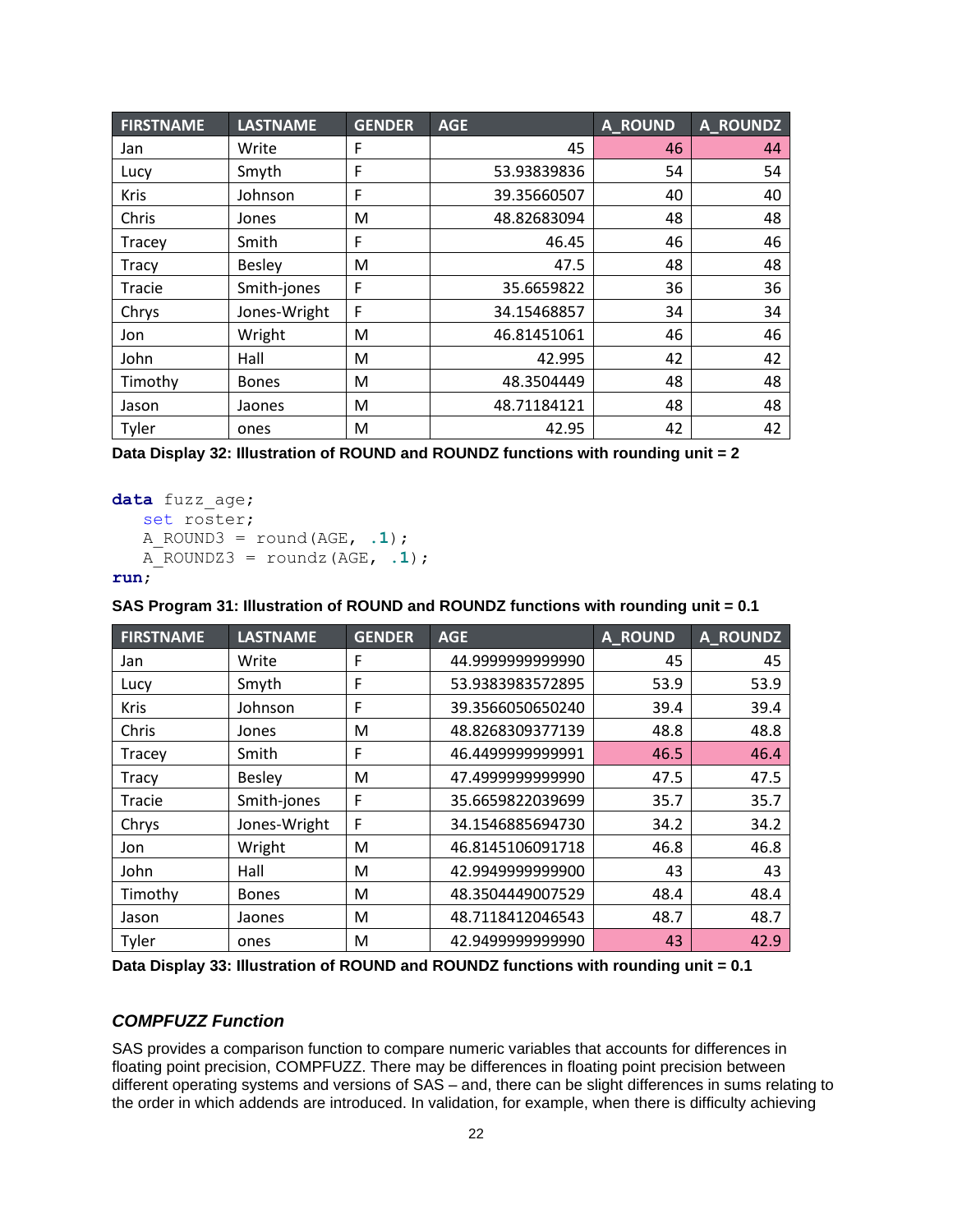the same results with different staff running independently, COMPFUZZ may be employed to assess whether floating point imprecision is to blame and offers a path to resolving issues.

The COMPFUZZ function returns a value (-1, 0, 1) that categorizes the comparison of two floating-point numbers. Optional arguments include FUZZ, which specifies the threshold for comparisons, expressed in multiples of machine precision; and SCALE, which specifies the scale factor.

Syntax: **COMPFUZZ**(*value-1, value-2* <, *fuzz <, scale>*>)

The calculation for the threshold is based on the value of the FUZZ argument. If FUZZ is greater than or equal to 0 but less than 1, then the threshold is the FUZZ times the absolute value of the SCALE. However, if the FUZZ is greater than 1, then the threshold is the FUZZ times the absolute value of the SCALE times the machine precision constant [CONSTANT('MACEPS')]. Note that the machine precision constant will vary based on the specific precision associated with the machine being used.

The example shown below demonstrates that in a relatively small data set, slight fuzz can be introduced simply by changing the order of addends in a sum – and whether or not that fuzz matters given metrics of scale. The differences, as demonstrated above with the numeric fuzzy functions, may not always be visible without the use of the round or other functions, but SAS assesses and flags slight differences. In this case, it is up to the user to make a decision regarding whether floating point precision is important in their particular situation and make an effort to standardize data if needed.

```
data compfuzz_score; 
    set roster;
   /* ensure that sufficient decimal places are available */ format SCOREP AGEP SUM1 SUM2 DIFF SCALE 22.16;
    SCOREP = SCORE + .00000000000009;
    AGEP = AGE +.00000000000009;
   /* add the numbers in two different orders */SUM1 = SCORE + SCOREP + AGE + AGER;
   SUM2 = AGEP + AGE + SCOREP + SCORE;DIFF = abs(SUM1 - SUM2);put SUM1 = ;put SUM2 = ;put DIFF = j /* use a fuzz factor and a scale value gives the correct result */
   SCALE = abs(SCORE) + abs(SCORE);
    COMPFUZZ = compfuzz(SUM1, SUM2, 4, SCALE);
    put 'fuzz and scale: ' COMPFUZZ = ;
run;
```
**SAS Program 32: Illustration of the COMPFUZZ function**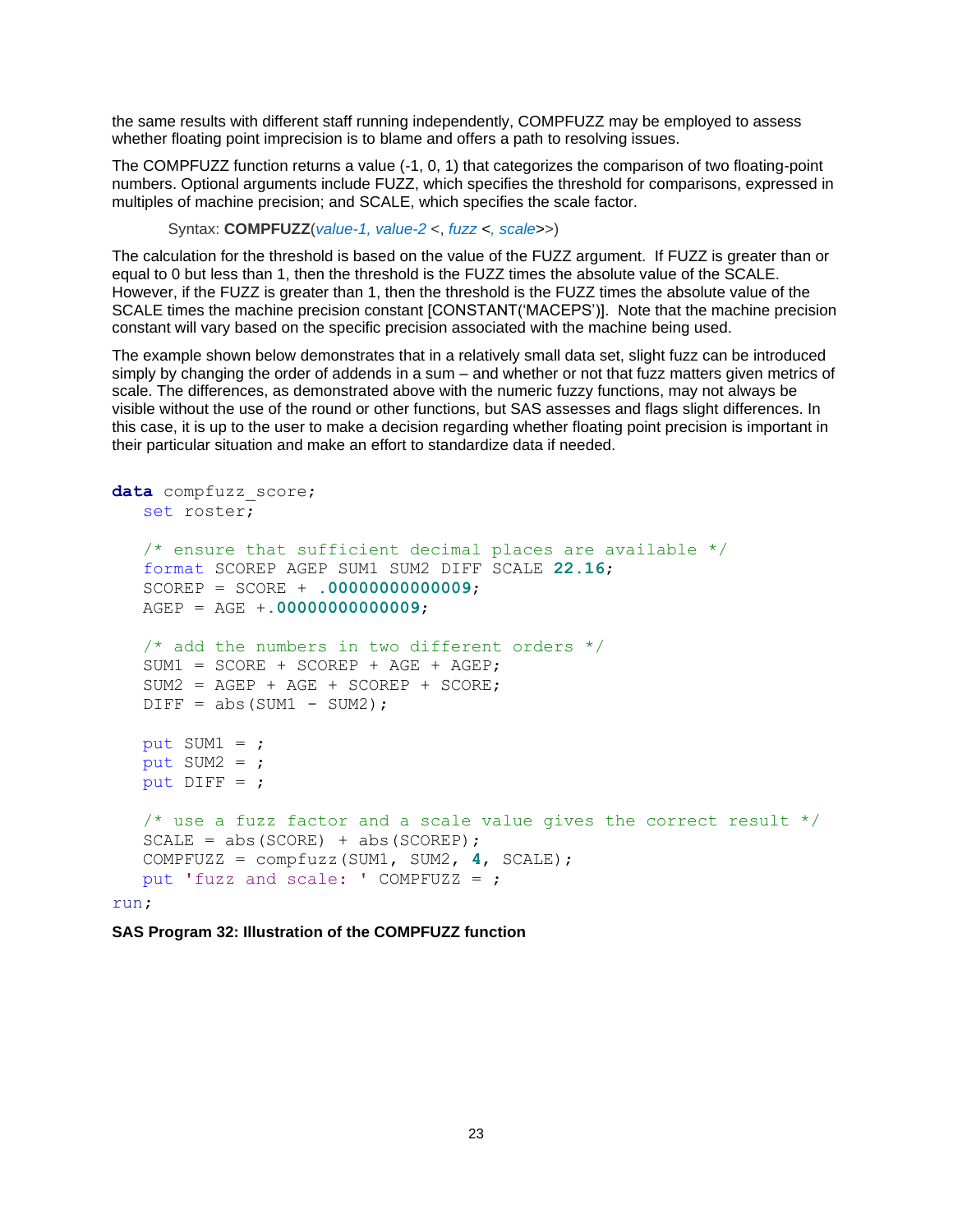| <b>OBS</b>     | <b>SCOREP</b>          | <b>AGEP</b>         | SUM1                 | SUM <sub>2</sub>     |
|----------------|------------------------|---------------------|----------------------|----------------------|
| 1              | 1.0000000000002100     | 44.999999999990000  | 91.999999999984000   | 91.999999999984000   |
| $\overline{2}$ | 1.0000000000013000     | 53.9383983572896000 | 109.8767967145810000 | 109.8767967145810000 |
| 3              | 1.0032432566075500     | 39.3566050650240000 | 80.7196966432631000  | 80.7196966432631000  |
| 4              | 0.0000000000013000     | 48.8268309377140000 | 97.6536618754304000  | 97.6536618754304000  |
| 5              | 0.0000000000002100     | 46.4499999999991000 | 92.899999999986000   | 92.899999999986000   |
| 6              | 0.0032432566075500     | 47.499999999990000  | 95.0064865132131000  | 95.0064865132131000  |
| 7              | -2.0000000000091200    | 35.6659822039699000 | 67.3319644079215000  | 67.3319644079215000  |
| 8              | -2.0000000000008300    | 34.1546885694731000 | 64.3093771389443000  | 64.3093771389443000  |
| 9              | 1.0000000000004700     | 46.8145106091718000 | 95.6290212183445000  | 95.6290212183445000  |
| <b>10</b>      | 1.0000000000039300     | 42.994999999900000  | 87.9899999999878000  | 87.9899999999878000  |
| 11             | -12.0000000000091000   | 48.3504449007530000 | 72.7008898014875000  | 72.7008898014875000  |
| 12             | $-12.0000000000008000$ | 48.7118412046544000 | 73.4236824093069000  | 73.4236824093069000  |
| 13             | -5.999999999999000     | 42.9499999999991000 | 73.899999999982000   | 73.899999999982000   |

| <b>OBS</b>     | <b>DIFF</b>        | <b>SCALE</b>        | <b>COMPFUZZ</b> |
|----------------|--------------------|---------------------|-----------------|
| 1              | 0.0000000000000142 | 2.0000000000003200  | $-1$            |
| $\overline{2}$ | 0.0000000000000142 | 2.0000000000025100  | $\mathbf 1$     |
| 3              | 0.0000000000000000 | 2.0064865132150100  | 0               |
| 4              | 0.0000000000000000 | 0.0000000000025100  | 0               |
| 5              | 0.0000000000000142 | 0.0000000000003300  | -1              |
| 6              | 0.0000000000000000 | 0.0064865132150100  | 0               |
| 7              | 0.0000000000000000 | 4.0000000000183300  | 0               |
| 8              | 0.0000000000000142 | 4.0000000000017500  | $-1$            |
| 9              | 0.0000000000000000 | 2.0000000000008500  | 0               |
| 10             | 0.0000000000000142 | 2.0000000000077700  | $\mathbf{1}$    |
| 11             | 0.0000000000000000 | 24.0000000000183000 | 0               |
| 12             | 0.0000000000000000 | 24.0000000000017000 | 0               |
| 13             | 0.0000000000000142 | 11.999999999998000  | $-1$            |

<span id="page-23-0"></span>**Data Display 34: Illustration of the COMPFUZZ function**

Due to lack of space AGE and SCORE are not shown in [Data Display 34.](#page-23-0) Refer to [Data Display 1](#page-0-0) for the values of AGE and SCORE.

Note that for observations 1, 2, 5, 8, 10 and 13, there are differences between SUM1 and SUM2. Although the difference is not evident in the variables themselves, if you took the difference of the two values you will see that there is a difference. Since FUZZ = 4 then we use FUZZ  $*$  SCALE  $*$ CONSTANT('MACEPS'). For the machine that was used for these examples, the precision constant is  $0.000000000000002$ . Therefore, looking at observation 1, we get threshold =  $4 * 2.0000000000003200$ \* 0.0000000000000002 = 0.0000000000000018. So, the SUM1 < SUM2 – threshold which has a COMPFUZZ value of -1. For row 2, SUM1 > SUM2 + threshold which yields a COMPFUZZ value of 1. Due to how SAS displays the data, we can only see up to so many decimals and therefore it is difficult to see that SUM1 is less than SUM2 – threshold for row 1 and SUM1 is greater than SUM2 + threshold for row 2. Floating point precision can and does vary between machines, systems and even versions of SAS. As noted above, it can explain the inability to reproduce the same results in verification. Please consult the SAS documentation for more detail on the COMPFUZZ function and floating-point precision.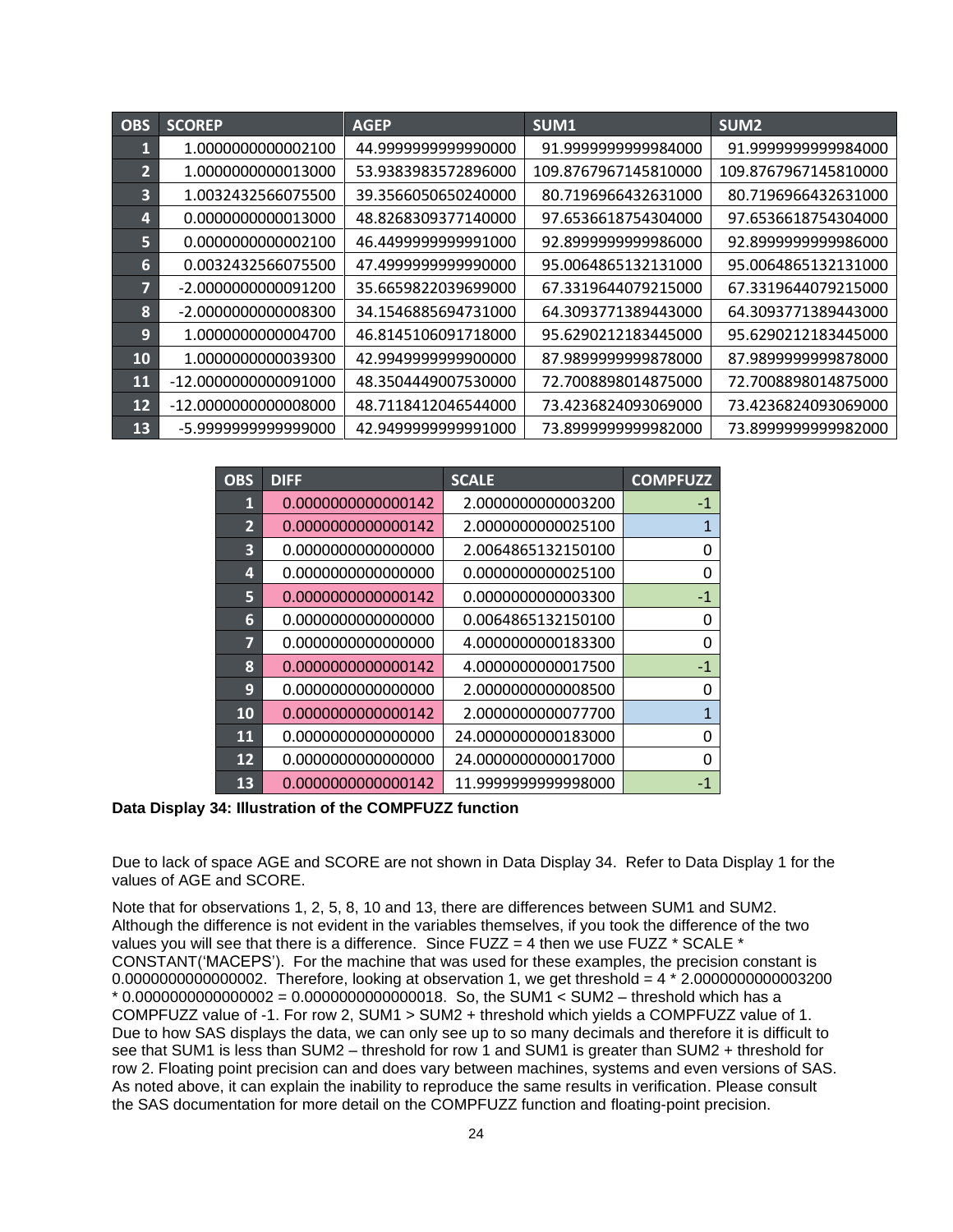# **FUZZY ADDRESS CHECKING WITH SAS**

Address matching is a task for which fuzzy matching techniques are frequently used. It is an example of "phrase matching", where there are multiple words in a phrase that need to match in order for two phrases to be considered equal. Consider the [Data Display 35](#page-24-0) below, a printout of selected street types from SASHELP.GCTYPE, in which there are a number of variations in street types from across the world.

| <b>NAME</b>      | <b>TYPE</b> | <b>GROUP</b> |
|------------------|-------------|--------------|
| AV               | <b>AVE</b>  | 12           |
| <b>AVE</b>       | <b>AVE</b>  | 12           |
| <b>AVEN</b>      | <b>AVE</b>  | 12           |
| <b>AVENIDA</b>   | <b>AVE</b>  | 12           |
| <b>AVENU</b>     | AVE         | 12           |
| <b>AVENUE</b>    | <b>AVE</b>  | 12           |
| <b>AVN</b>       | AVE         | 12           |
| <b>AVNUE</b>     | <b>AVE</b>  | 12           |
| <b>BELT</b>      | <b>BELT</b> | 16           |
| <b>BELTWAY</b>   | <b>BELT</b> | 16           |
| <b>BL</b>        | <b>BLVD</b> | 34           |
| <b>BLVD</b>      | <b>BLVD</b> | 34           |
| <b>BOUL</b>      | <b>BLVD</b> | 34           |
| <b>BOULEVARD</b> | <b>BLVD</b> | 34           |
| <b>BOULV</b>     | <b>BLVD</b> | 34           |
| <b>BTWY</b>      | <b>BELT</b> | 16           |
| <b>CIR</b>       | <b>CIR</b>  | 64           |
| <b>CIRC</b>      | <b>CIR</b>  | 64           |
| <b>CIRCL</b>     | <b>CIR</b>  | 64           |
| <b>CIRCLE</b>    | <b>CIR</b>  | 64           |
| <b>CIRCULO</b>   | <b>CIR</b>  | 64           |
| <b>CRCL</b>      | <b>CIR</b>  | 64           |
| <b>CRCLE</b>     | <b>CIR</b>  | 64           |
| CÍR              | <b>CIR</b>  | 64           |
| <b>CÍRCLE</b>    | <b>CIR</b>  | 64           |

| <b>NAME</b>      | <b>TYPE</b> | <b>GROUP</b> | <b>NAME</b>         | <b>TYPE</b> | <b>GROUP</b> |
|------------------|-------------|--------------|---------------------|-------------|--------------|
| AV               | <b>AVE</b>  | 12           | <b>HIGHWAY</b>      | <b>HWY</b>  | 250          |
| AVE              | <b>AVE</b>  | 12           | <b>HIGHWY</b>       | <b>HWY</b>  | 250          |
| AVEN             | <b>AVE</b>  | 12           | <b>HIWAY</b>        | <b>HWY</b>  | 250          |
| AVENIDA          | <b>AVE</b>  | 12           | <b>HIWY</b>         | <b>HWY</b>  | 250          |
| AVENU            | <b>AVE</b>  | 12           | <b>HWAY</b>         | <b>HWY</b>  | 250          |
| <b>AVENUE</b>    | <b>AVE</b>  | 12           | <b>HWY</b>          | <b>HWY</b>  | 250          |
| AVN              | <b>AVE</b>  | 12           | LA                  | LN          | 296          |
| AVNUE            | <b>AVE</b>  | 12           | LANE                | LN          | 296          |
| <b>BELT</b>      | <b>BELT</b> | 16           | LANES               | LN          | 296          |
| <b>BELTWAY</b>   | <b>BELT</b> | 16           | LN                  | LN          | 296          |
| ВL               | <b>BLVD</b> | 34           | <b>ST</b>           | ST          | 464          |
| <b>BLVD</b>      | <b>BLVD</b> | 34           | <b>STR</b>          | <b>ST</b>   | 464          |
| BOUL             | <b>BLVD</b> | 34           | <b>STREET</b>       | ST          | 464          |
| <b>BOULEVARD</b> | <b>BLVD</b> | 34           | <b>STRT</b>         | <b>ST</b>   | 464          |
| <b>BOULV</b>     | <b>BLVD</b> | 34           | <b>TER</b>          | <b>TER</b>  | 490          |
| <b>BTWY</b>      | <b>BELT</b> | 16           | <b>TERR</b>         | <b>TER</b>  | 490          |
| CIR              | <b>CIR</b>  | 64           | <b>TERRACE</b>      | <b>TER</b>  | 490          |
| <b>CIRC</b>      | <b>CIR</b>  | 64           | <b>THOR</b>         | <b>THOR</b> | 492          |
| <b>CIRCL</b>     | <b>CIR</b>  | 64           | <b>THOROUGHFARE</b> | <b>THOR</b> | 492          |
| <b>CIRCLE</b>    | <b>CIR</b>  | 64           | <b>TLWY</b>         | <b>TOLL</b> | 494          |
| <b>CIRCULO</b>   | <b>CIR</b>  | 64           | <b>TOLL</b>         | <b>TOLL</b> | 494          |
| CRCL             | <b>CIR</b>  | 64           | <b>TOLLWAY</b>      | <b>TOLL</b> | 494          |

## <span id="page-24-0"></span>**Data Display 35: SASHELP.GCTYPE**

As you can see, Avenue can be spelled a number of ways. SAS supplies this look-up table for PROC GEOCODE, discussed below. In a file or files of addresses, such variations in the street type spelling are just the tip of the iceberg in terms of the vast panoply of "dirty data". SAS uses this look-up table, and others, in performing fuzzy matches for street addresses (and other geographic entities such as county, congressional districts, etc.) and produces standardized addresses. In addition, we'll discuss another SAS tool for fuzzy address matching, creating our own fuzzy function to perform the normalizing of street types below.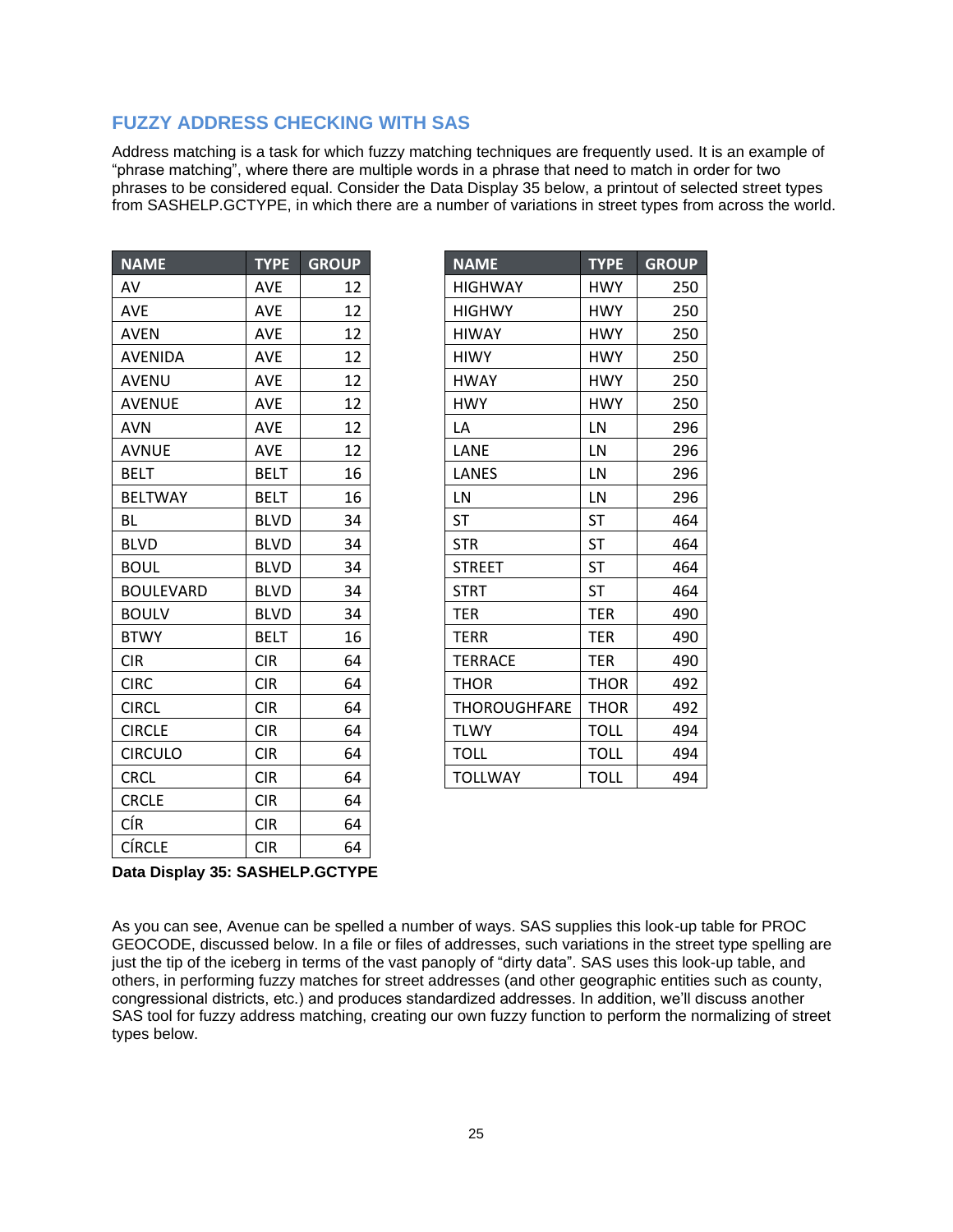As of SAS version 9.4 M5, PROC GEOCODE is available in BASE SAS to perform address matching, utilizing fuzzy matching techniques and normalizing geographic variables such as state, county, zip, and street address, as well as custom levels. It has been available in SAS/GRAPH since Version 8.2. The procedure produces X and Y coordinates for matches.

SAS provides city, zip and a very limited street level data set in the SASHELP folder and provides links to files required for full street level geocoding and more in SAS MAPSONLINE. Full street level matching data for the United States for this example was obtained through a link on SAS MAPS ONLINE, a SAS provided website dedicated to mapping with SAS, and used to replace the limited street level data set. This is referred to in the code in the LOOKUPSTREET statement as street.usm. This match data set is too large to show, but it is used just as a control file, format file, or fuzzy match with a file would be. Just as the comparison functions discussed above evaluate and score the results of fuzzy matching, PROC GEOCODE provides the match level and score for the fuzzy address matching performed.

| <b>PROVNUM</b> | <b>ADDRESS</b>             | <b>CITY</b>            | <b>STATE</b> | <b>ZIP</b> |
|----------------|----------------------------|------------------------|--------------|------------|
| 105205         | 2121 E COMMERCIAL BLVD     | <b>FORT LAUDERDALE</b> | FL           | 33308      |
| 106088         | 4650 STATE RD 16           | <b>SAINT AUGUSTINE</b> | FL           | 32092      |
| 146035         | 2259 EAST 1100TH STREET    | <b>MENDON</b>          | IL           | 62351      |
| 175446         | <b>915 MCNAIR STREET</b>   | <b>HALSTEAD</b>        | КS           | 67056      |
| 175549         | 12340 QUIVIRA ROAD         | <b>OVERLAND PARK</b>   | КS           | 66213      |
| 245395         | <b>965 MCMILLAN STREET</b> | <b>WORTHINGTON</b>     | <b>MN</b>    | 56187      |
| 385263         | 970 W JUNIPER AVENUE       | <b>HERMISTON</b>       | <b>OR</b>    | 97838      |
| 525362         | 719 E CATHERINE ST BOX 167 | <b>DARLINGTON</b>      | WI           | 53530      |
| 525462         | <b>245 SYCAMORE ST</b>     | <b>SAUK CITY</b>       | WI           | 53583      |
| 676397         | 23450 PINE SHADOW LN       | <b>PORTER</b>          | тх           | 77365      |

The sample data set in [Data Display 36](#page-25-0) will be used to illustrate the use of PROC GEOCODE [\(SAS](#page-25-1)  [Program 33\)](#page-25-1).

<span id="page-25-0"></span>**Data Display 36: Sample list of addresses**

| PROC GEOCODE         | /* Invoke geocoding procedure                             | $\star$ / |
|----------------------|-----------------------------------------------------------|-----------|
| method=STREET        | $/*$ Specify geocoding method                             | $\star$ / |
| data=prov            | /* Input data set of addresses                            | $\star$ / |
| out=dd.GEOCODED      | /* Output data set with X/Y values                        | $\star$ / |
|                      | lookupstreet=street.usm /* Primary street lookup data set | $\star$ / |
| type=SASHELP.GCTYPE; | /* Lookup data set-added street type */                   |           |
|                      |                                                           |           |

#### **run**;

#### <span id="page-25-1"></span>**SAS Program 33: Illustration of PROC GEOCODE**

The results from running the data through PROC GEOCODE are found in [Data Display 37.](#page-26-0) Notice that for the rows highlighted in pink that the variations for 'street' were all converted to 'St' and the rows highlighted in blue converted the variations for 'road' to 'Rd'. For some addresses, there may be situations where there are two addresses tied to a particular location. This can occur when you have a physical location address and a mailing address as shown by the rows in green. GEOCODE will "normalize" the addresses to the actual physical addresses for that location found in the look up file which are used by the USPS.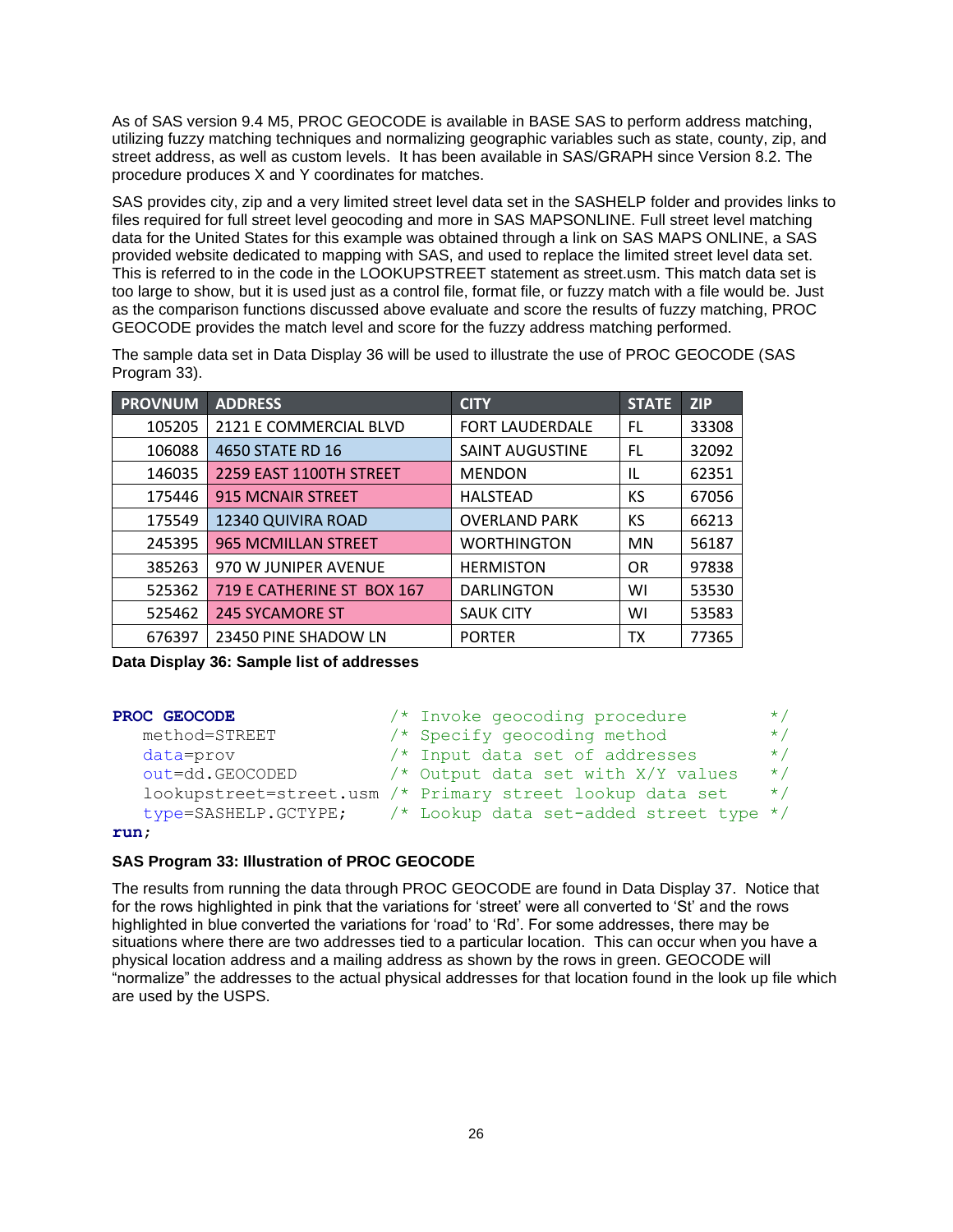| <b>OBS</b>     | <b>ADDRESS</b>             | <b>CITY</b>            | <b>STATE</b> | <b>ZIP</b> |
|----------------|----------------------------|------------------------|--------------|------------|
| 1              | 2121 E COMMERCIAL BLVD     | <b>FORT LAUDERDALE</b> | FL           | 33308      |
| $\overline{2}$ | 4650 STATE RD 16           | <b>SAINT AUGUSTINE</b> | FL           | 32092      |
| 3              | 2259 EAST 1100TH STREET    | <b>MENDON</b>          | IL           | 62351      |
| 4              | <b>915 MCNAIR STREET</b>   | <b>HALSTEAD</b>        | KS           | 67056      |
| 5              | 12340 QUIVIRA ROAD         | <b>OVERLAND PARK</b>   | КS           | 66213      |
| 6              | 965 MCMILLAN STREET        | <b>WORTHINGTON</b>     | <b>MN</b>    | 56187      |
| $\overline{7}$ | 970 W JUNIPER AVENUE       | <b>HERMISTON</b>       | <b>OR</b>    | 97838      |
| 8              | 719 E CATHERINE ST BOX 167 | <b>DARLINGTON</b>      | WI           | 53530      |
| 9              | <b>245 SYCAMORE ST</b>     | <b>SAUK CITY</b>       | WI           | 53583      |
| <b>10</b>      | 23450 PINE SHADOW LN       | <b>PORTER</b>          | <b>TX</b>    | 77365      |

| OBS            | <b>M_ADDR</b>          | M_CITY                    | <b>M_STATE</b> | M_ZIP |
|----------------|------------------------|---------------------------|----------------|-------|
| $\mathbf{1}$   | 2121 E Commercial Blvd | Fort Lauderdale           | FL             | 33308 |
| $\overline{2}$ | 4650 State Rd 16       | <b>Green Cove Springs</b> | FL             | 32092 |
| 3              | 2237 E 1100th St       | Mendon                    | IL             | 62351 |
| 4              | 915 McNair St          | Halstead                  | KS             | 67056 |
| 5              | 12340 Quivira Rd       | <b>Overland Park</b>      | KS             | 66213 |
| 6              | 965 McMillan St        | Worthington               | MN             | 56187 |
| $\overline{7}$ | 970 W Juniper Ave      | Hermiston                 | <b>OR</b>      | 97838 |
| 8              | 8374 Co Rd E           | Darlington                | WI             | 53530 |
| 9              | 245 Sycamore St        | Sauk City                 | WI             | 53583 |
| 10             | 24200 Pine Cir         | Porter                    | ТX             | 77365 |

<span id="page-26-0"></span>**Data Display 37: Result of sample address list run through PROC GEOCODE to normalize street address**

# **CREATE YOUR OWN FUZZ FUNCTION**

Many of the fuzzy matching techniques discussed above are case sensitive – so that frequently variables representing patterns need to be standardized with regard to case and punctuation. A full discussion of PROC FCMP is beyond the scope of this paper, but we will briefly discuss a user-defined function that can be helpful when performing fuzzy matching (and elsewhere). Use of a format library entry to identify non-standard street name terminology is a helpful tool – and the format can "learn" by including new variations as they are found. One method of using the results of the learned translations is to write a function incorporating the translations, as well as standardizing case, etc. A simplistic example follows below, in which street types are standardized prior to going into a fuzzy matching routine. As with the format, the function can be informed by new variations uncovered. In addition, the function performs such tasks as standardizing case, left justifying, and trimming.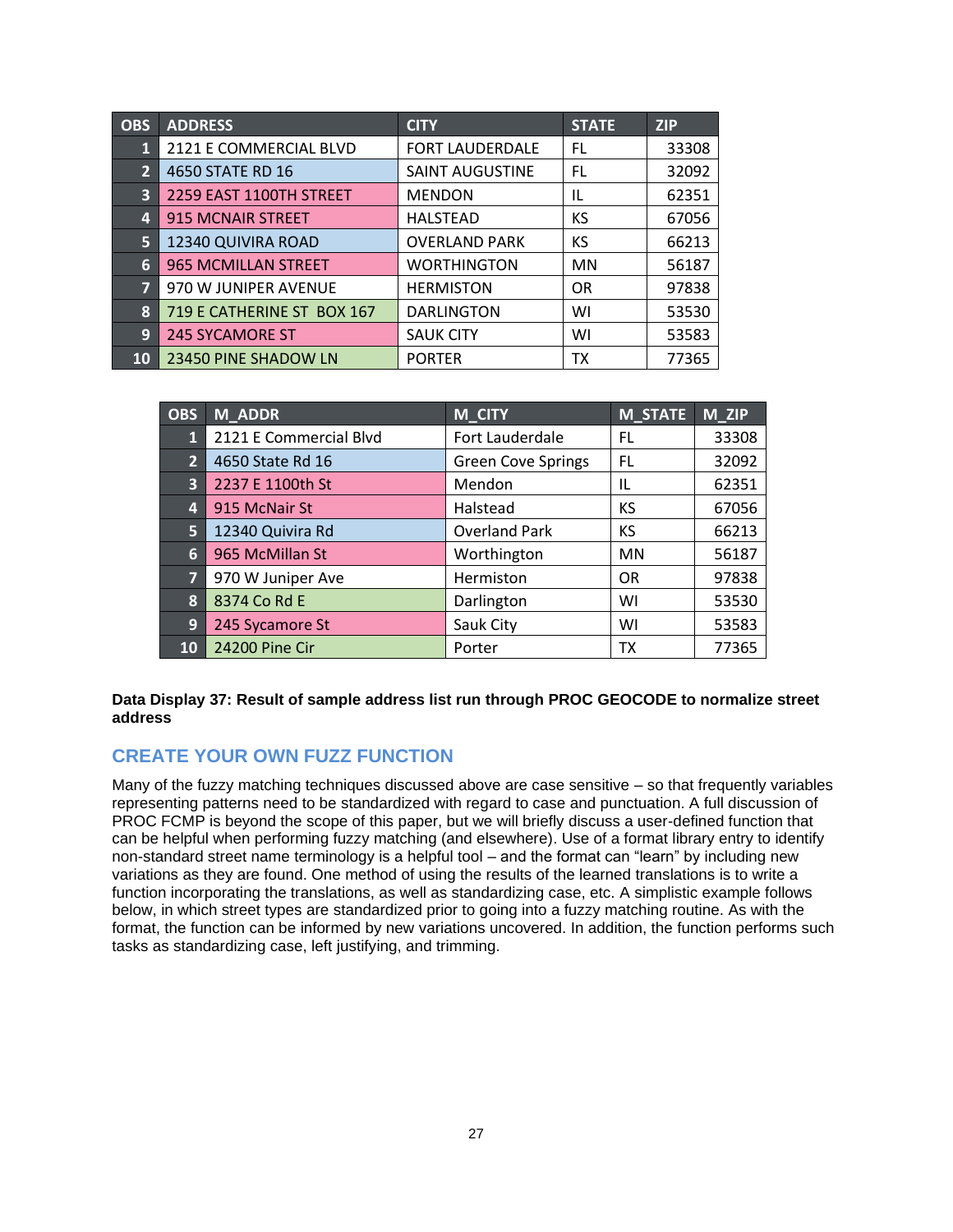```
proc fcmp outlib=work.funcs.address; 
     function streets(addr $) $;
           length clean_address standardized_address $100; 
           clean_address=upcase(addr);
           clean address=left(trim(clean address));
           clean address=tranwrd(clean address, ' STREET ', ' ST ');
           clean_address=tranwrd(clean_address,'ROAD','RD');
           clean_address=tranwrd(clean_address,'BOULEVARD','BLVD');
           clean_address=tranwrd(clean_address,'AVENUE','AVE');
           clean address=tranwrd(clean address, ' DRIVE ', ' DR ');
           clean_address=tranwrd(clean_address,'PLACE','PL');
           clean_address=tranwrd(clean_address,'LANE','LN');
           clean_address=tranwrd(clean_address,'CIRCLE','CIR');
           clean_address=tranwrd(clean_address,'COURT ','CT ');
           clean_address=tranwrd(clean_address,'PARKWAY','PKWY');
           standardized address=clean_address;
           return(standardized address);
     endsub;
```
# **quit**;

#### **SAS Program 34: Illustration of PROC FCMP**

[Data Display 38](#page-27-0) represents the original roster used in previous examples, with addresses added to illustrate the use of the user-built function, *streets*.

| <b>FIRSTNAME</b> | <b>LASTNAME</b> | <b>ADDRESS</b>                          |
|------------------|-----------------|-----------------------------------------|
| Jan              | Write           | 1234 Any Place, Anywhere, NC 12345      |
| Lucy             | Smyth           | 5673 MyBlock Drive, Myhome, TX 79732    |
| <b>Kris</b>      | Johnson         | 19752 Home Blvd, Home, MA 03321         |
| Chris            | Jones           | 98 NewTown Circle, Newtown, OK 31313    |
| Tracey           | Smith           | 1294-13 Johnson Lane, Nowhere, MN 23213 |

#### <span id="page-27-0"></span>**Data Display 38: Roster with addresses**

Once a user-built function is created the options CMPLIB needs to point to the location of where the userbuilt function resides. [SAS Program 35](#page-27-1) illustrates the use of the option as well as implementing the function. After the execution of the program the addresses are cleaned so that there is consistency as shown in [Data Display 39.](#page-28-0)

```
options cmplib=(work.funcs);
data roster3;
    set roster2;
   cleaned address = streets(address);
run;
```
#### <span id="page-27-1"></span>**SAS Program 35: Illustration of usage of user-built function**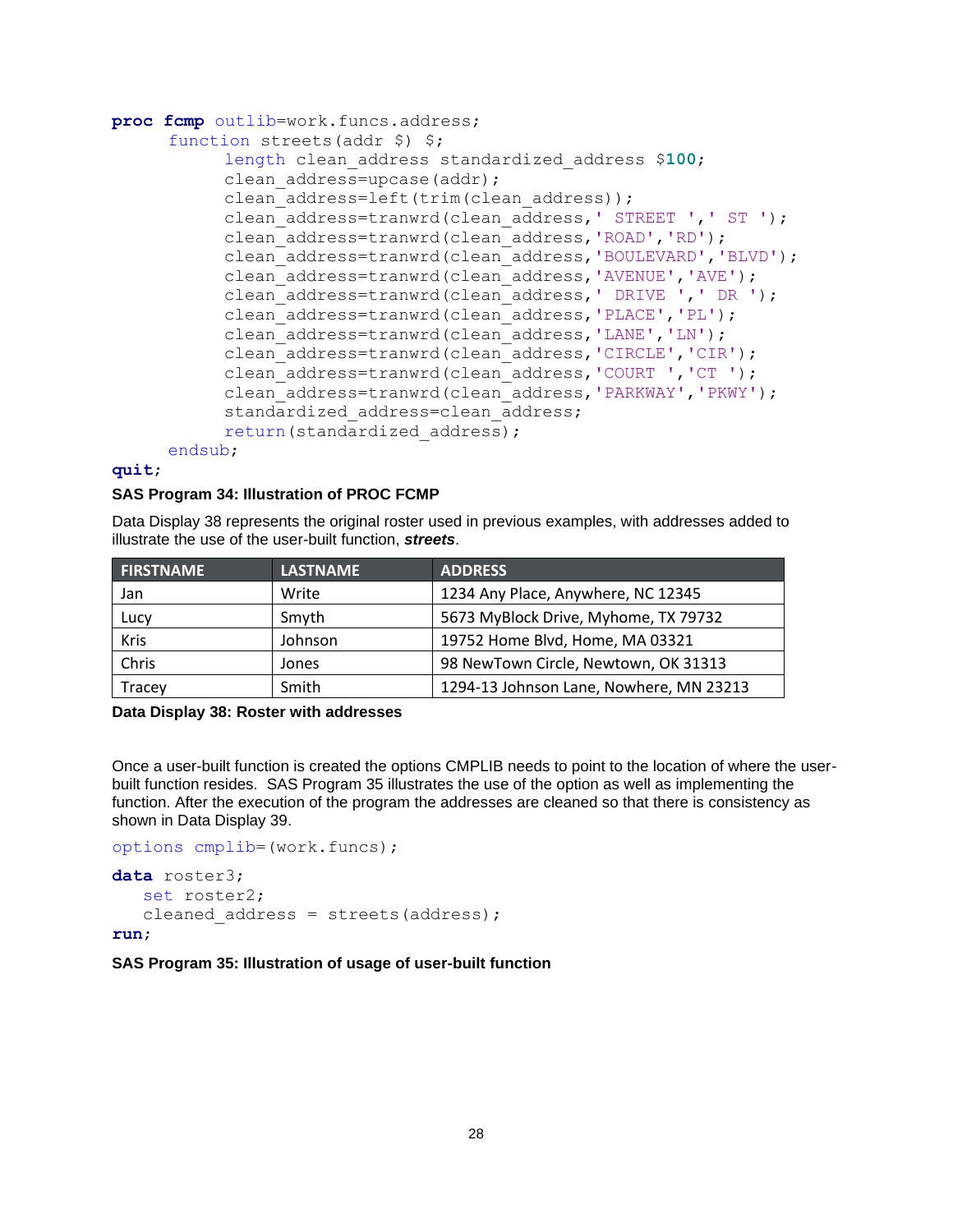| <b>FIRSTNAME</b> | <b>LASTNAME</b> | <b>CLEANED ADDRESS</b>                |
|------------------|-----------------|---------------------------------------|
| Jan              | Write           | 1234 ANY PL, ANYWHERE, NC 12345       |
| Lucy             | Smyth           | 5673 MYBLOCK DRIVE, MYHOME, TX 79732  |
| <b>Kris</b>      | Johnson         | 19752 HOME BLVD, HOME, MA 03321       |
| Chris            | Jones           | 98 NEWTOWN CIR, NEWTOWN, OK 31313     |
| Tracey           | Smith           | 1294-13 JOHNSON LN, NOWHERE, MN 23213 |

<span id="page-28-0"></span>**Data Display 39: Illustration of usage of user-built function**

# **CONCLUSION**

SAS has provided a myriad of tools to utilize for "fuzzy" matching. Selection of records with where statements (conditions and special operators) and if statements (:\_ operator and functions); standardizing of records using fuzzy matching techniques including user defined formats, functions, and PROC GEOCODE (address information); and PROC FCMP (a user-defined function to clean addresses) have all been discussed. We hope you've gained some appreciation for the "fuzz" and you'll get "fuzzy" along with us!

# **REFERENCES**

Alabaster, Amy and Mary Anne Armstrong. 2018. "Interpreting electronic health data using SAS PRX functions." *Proceedings of WUSS 2018*. [https://www.lexjansen.com/wuss/2018/92\\_Final\\_Paper\\_PDF.pdf](https://www.lexjansen.com/wuss/2018/92_Final_Paper_PDF.pdf)

Warner, Christine. 2016. "Using Proc FCMP To Improve Fuzzy Matching." *Proceedings of the South East SAS Users Group 2016*. Bethesda, MD. [https://analytics.ncsu.edu/sesug/2016/DM-126\\_Final\\_PDF.pdf](https://analytics.ncsu.edu/sesug/2016/DM-126_Final_PDF.pdf)

SAS 9.4 Functions and Call Routines: Reference, Fifth Edition. SAS Institute, Inc. [https://documentation.sas.com/?docsetId=lefunctionsref&docsetTarget=n1b7dkf9vhuqczn16qfd41j6dd54.](https://documentation.sas.com/?docsetId=lefunctionsref&docsetTarget=n1b7dkf9vhuqczn16qfd41j6dd54.htm&docsetVersion=9.4&locale=en) [htm&docsetVersion=9.4&locale=en](https://documentation.sas.com/?docsetId=lefunctionsref&docsetTarget=n1b7dkf9vhuqczn16qfd41j6dd54.htm&docsetVersion=9.4&locale=en)

# **RECOMMENDED READING**

Cadieux, Richard and Daniel R. Bretheim. 2014. "Matching Rules: Too Loose, Too Tight or Just Right?" *Proceedings SAS Global Forum 2014.* Washington, DC: SAS Institute, Inc. <http://support.sas.com/resources/papers/proceedings14/1674-2014.pdf>

Carpenter, Art. 2018. "Using Arrays to Quickly Perform Fuzzy Merge Look-Ups: Case Studies in Efficiency." *Proceedings of the SAS Global Forum 2018*. Denver, CO: SAS Institute, Inc. <https://www.sas.com/content/dam/SAS/support/en/sas-global-forum-proceedings/2018/2396-2018.pdf>

Carpenter, Art. 2018. "Using the FCMP Procedure to the Fullest: Getting Started and Doing More". *Proceedings of the SAS Global Forum 2018*, Denver, CO: SAS Institute, Inc. <https://www.sas.com/content/dam/SAS/support/en/sas-global-forum-proceedings/2018/2403-2018.pdf>

Cody, Ron. 2017. "Cody's Data Cleaning Techniques Using SAS®, Third Edition", SAS Press, SAS Institute, Cary, NC, USA.

Dunham, Alan. 2016. "Fuzzy Name-Matching Applications." *Proceedings of the South East SAS Users Group 2016*. Bethesda, MD. [https://analytics.ncsu.edu/sesug/2016/DM-109\\_Final\\_PDF.pdf](https://analytics.ncsu.edu/sesug/2016/DM-109_Final_PDF.pdf)

Dunn, Toby. 2014. "Getting the Warm and Fuzzy Feeling with Inexact Matching." *Proceedings of the SAS Global Forum 2014*. Washington, DC: SAS Institute, Inc. <https://support.sas.com/resources/papers/proceedings14/1316-2014.pdf>

Graebner, Robert W. 2011. "Fuzzy Merges - A Guide to Joining Data sets with Non-Exact Keys Using the SAS SQL Procedure." *Proceedings of the Midwest SAS Users Group 2011.* Kansas City, KS. <https://www.lexjansen.com/mwsug/2011/sas101/MWSUG-2011-S110.pdf>

Gupta, Sunil. 2018. "Fuzzy Joins with Proc SQL for Better Data Utilization." *Proceedings of the PhUSE-US 2018*. Raleigh, NC.<https://www.lexjansen.com/phuse-us/2018/ct/CT01.pdf>